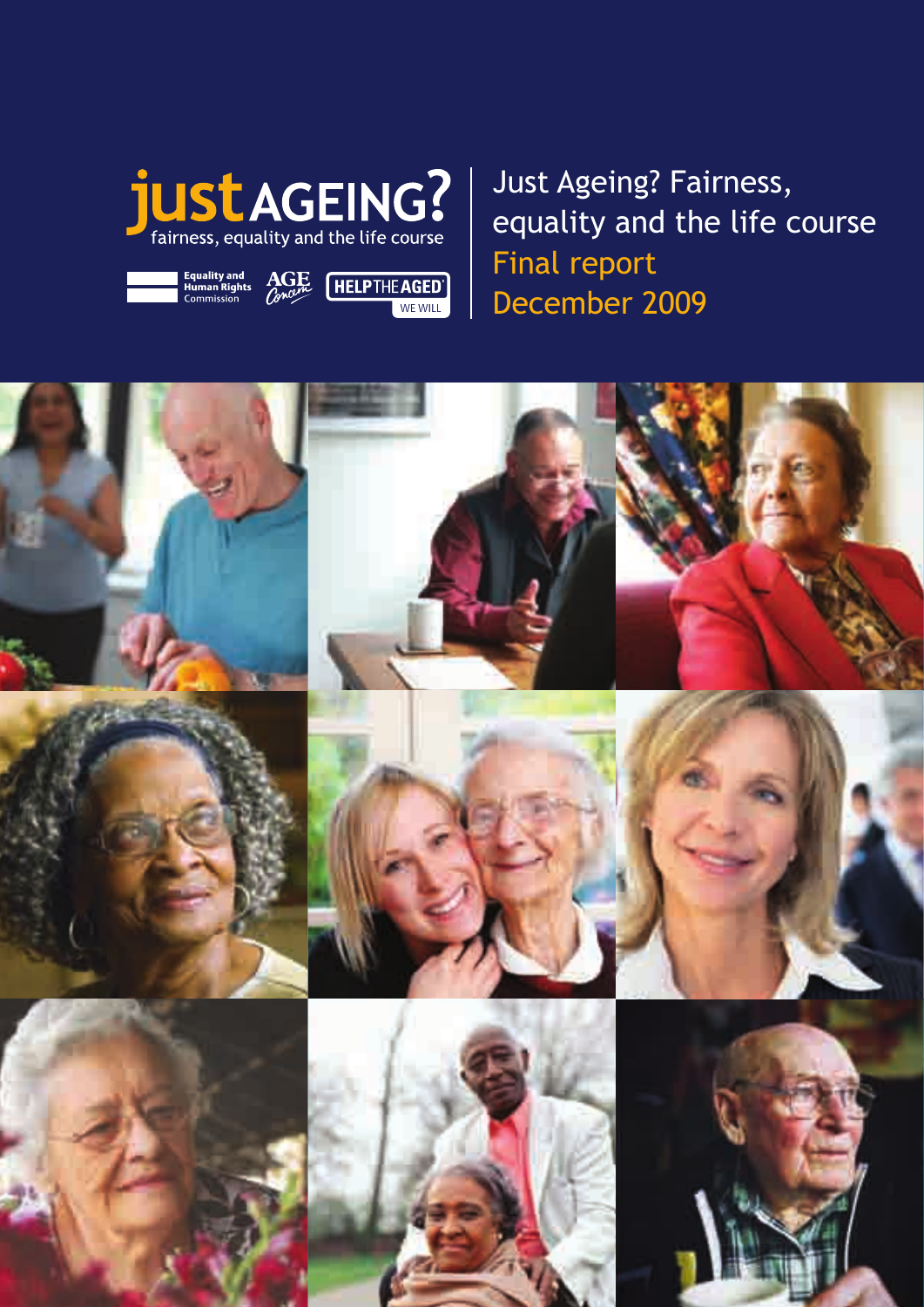First published December 2009 ISBN 978 1 84206 245 6

You can download a copy of this report as a PDF from our website: **www.equalityhumanrights.com/justageing**

If you require this publication in an alternative format, please contact the Communication Team to discuss your needs at: **communications@equalityhumanrights.com**

Just Ageing? Fairness, equality and the life course Final report December 2009 by Michele Lee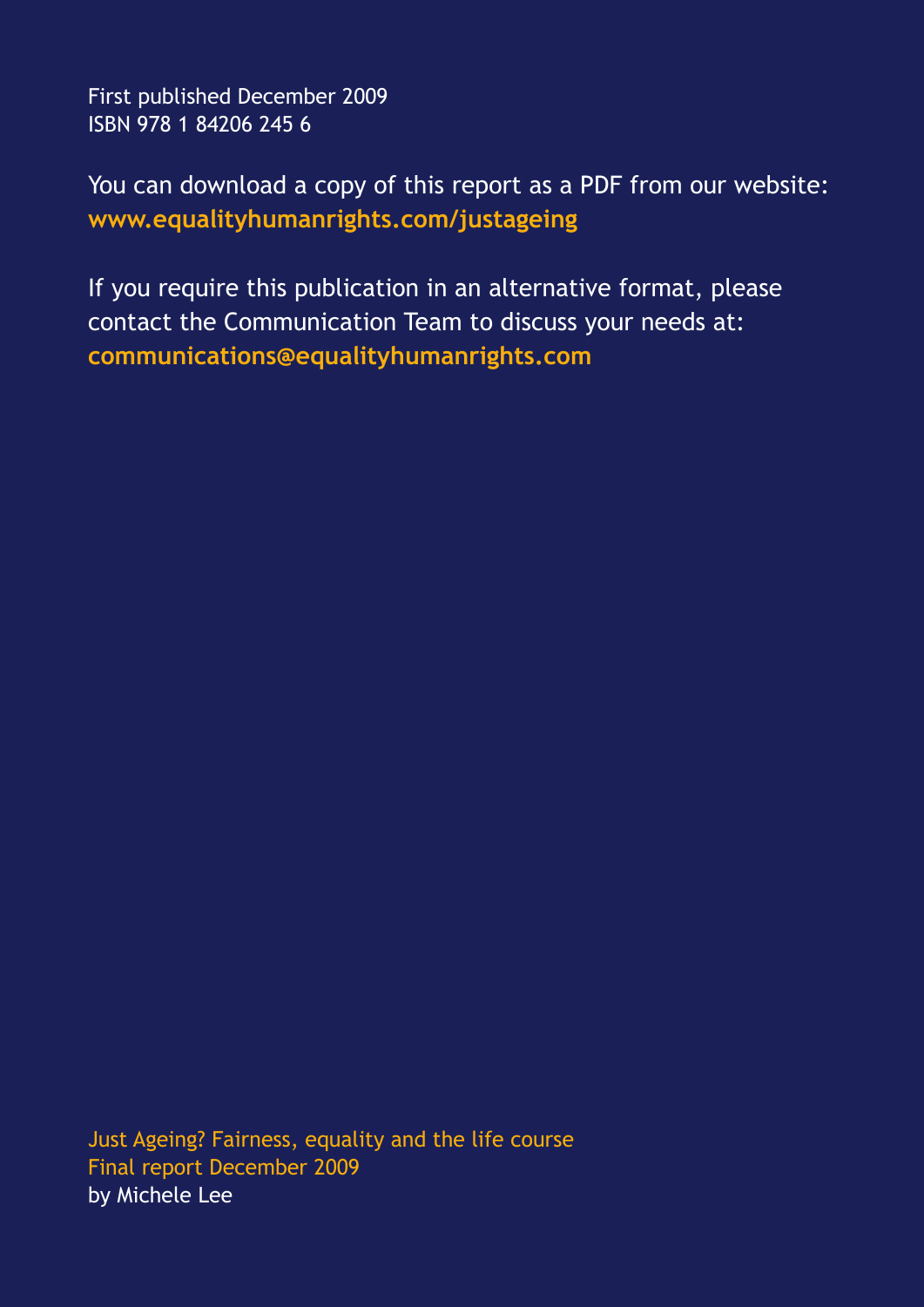

### **Contents**

|                         | <b>Executive summary</b>                                               | ii           |
|-------------------------|------------------------------------------------------------------------|--------------|
|                         | 1 Introduction                                                         | 1            |
|                         | 2 Why is this important?                                               | $\mathbf{3}$ |
| $\overline{\mathbf{3}}$ | Different dimensions of ageing,<br>inequality and the life course      | 6            |
|                         | 4 Early, mid and later life course<br>factors                          | 10           |
| 5                       | Key insights and implications<br>for policy                            | 21           |
| 6                       | <b>Achieving more equal outcomes</b><br>in later life - the next steps | 25           |
|                         | <b>Appendix A:</b><br><b>Advisory board members</b>                    | 27           |
|                         | <b>Appendix B:</b><br><b>Just Ageing? seminars</b>                     | 28           |
|                         | <b>Endnotes</b>                                                        | 29           |

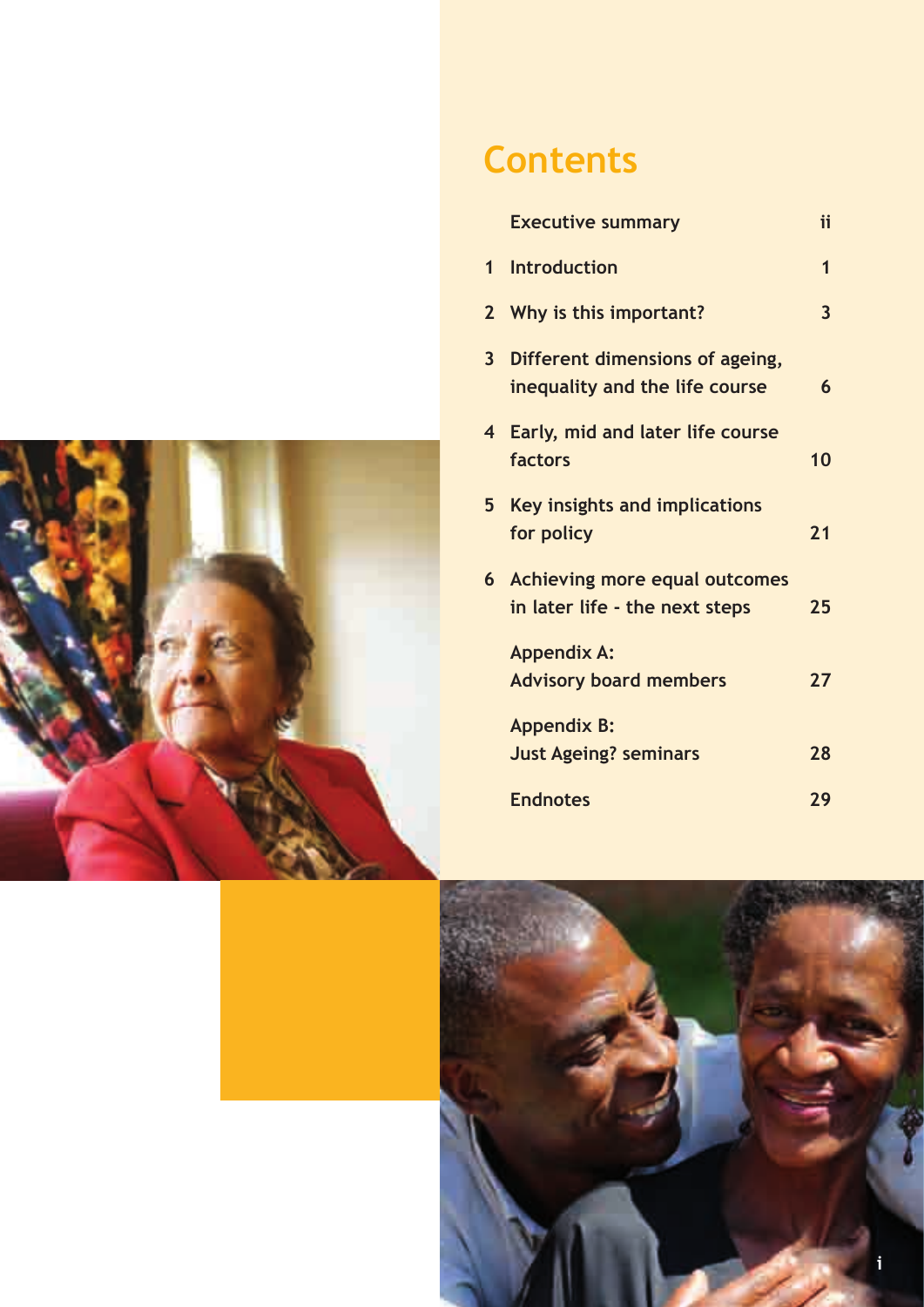## Executive summary

**In 2009 the Equality and Human Rights Commission and the newly merged charity Age Concern and Help the Aged (Age UK from Spring 2010) jointly established a programme of research and policy seminars called 'Just Ageing? Fairness, equality and the life course'.** 

The aim was to create a deeper understanding of equality over the life course and to build momentum for action on the disadvantage that accumulates across all the different stages of life and results in inequality in old age.

This report presents the key findings and insights of Just Ageing?, drawing on new research commissioned by the programme and five seminars held in 2009.

Awareness that our world is ageing has increased in recent years. Dramatic changes will result from the fact that people are living longer. The context for these changes is a society marked by profound inequality, including inequality of people in later life. Increasing longevity must therefore be considered together with increasing inequality.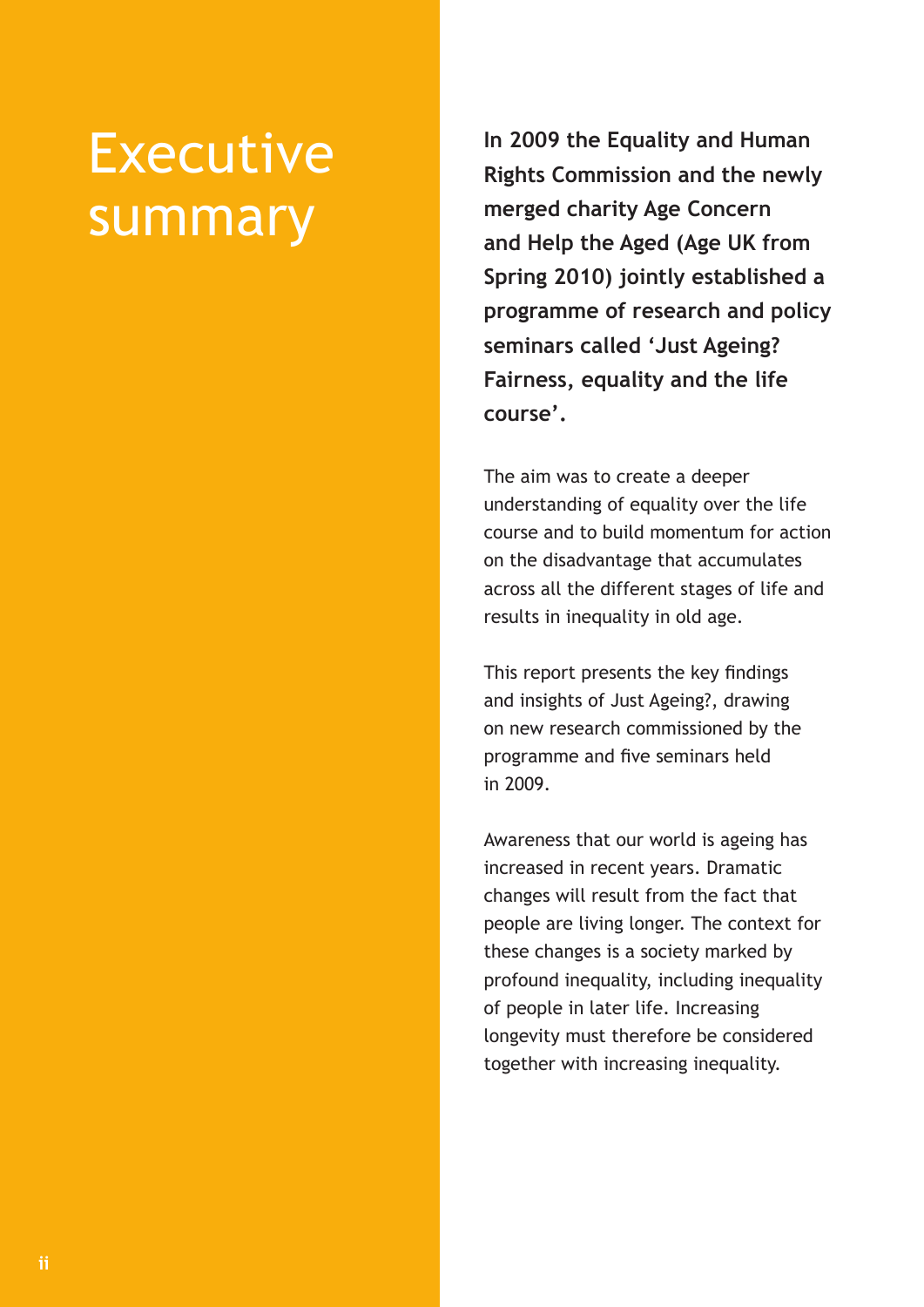The programme considered several dimensions:

- 1 Inequality between different groups within the same generation of people or 'age cohort'.
- 2 Intergenerational equity, or inequality between coexisting generations of people.
- 3 Unequal experiences over the life course, at different life stages, for each individual.

The focus of this report is how to address inequality between different groups of people in the same generation. We want people to have equal opportunities to live longer lives and be able to take advantage of the benefits that longevity will bring. This means addressing inequality throughout the life course that leads to unequal outcomes in later life.

New findings from Just Ageing? research point to early life, mid life and later life course factors that impact on health, income, social support and employment in later life.

- $\blacksquare$  Early life course factors include gender, ethnicity, education, marriage and having children. Education is one of the strongest and most consistent influences on outcomes in later life. (It is the principle mechanism by which inequality transfers between generations). Gender differences persist throughout life. There is little research on ethnicity and later life outcomes in the UK.
- $\blacksquare$  Mid life course factors include occupation, work history, divorce, lifestyle and perceptions of ageing. Strikingly, the Just Ageing? research found that being in paid work for the bulk of pre-retirement adulthood is not in itself enough to protect against poverty in later life. This suggests that the Government's emphasis on moving into work is insufficient to prevent poverty across the life course. Just Ageing? seminar participants also raised misconceptions of our health and longevity as a key issue.
- $\blacksquare$  Later life course factors include later working life and retirement, onset of disability, widowhood and use of public services. Just Ageing? found evidence that forced early retirement is linked to poor health for the rest of life. Seminar participants made the link to the ongoing injustice of forced retirement at 65. The programme found limited evidence on the impact of public services on inequalities in later life, but there are indications that experiences of health services can widen inequalities.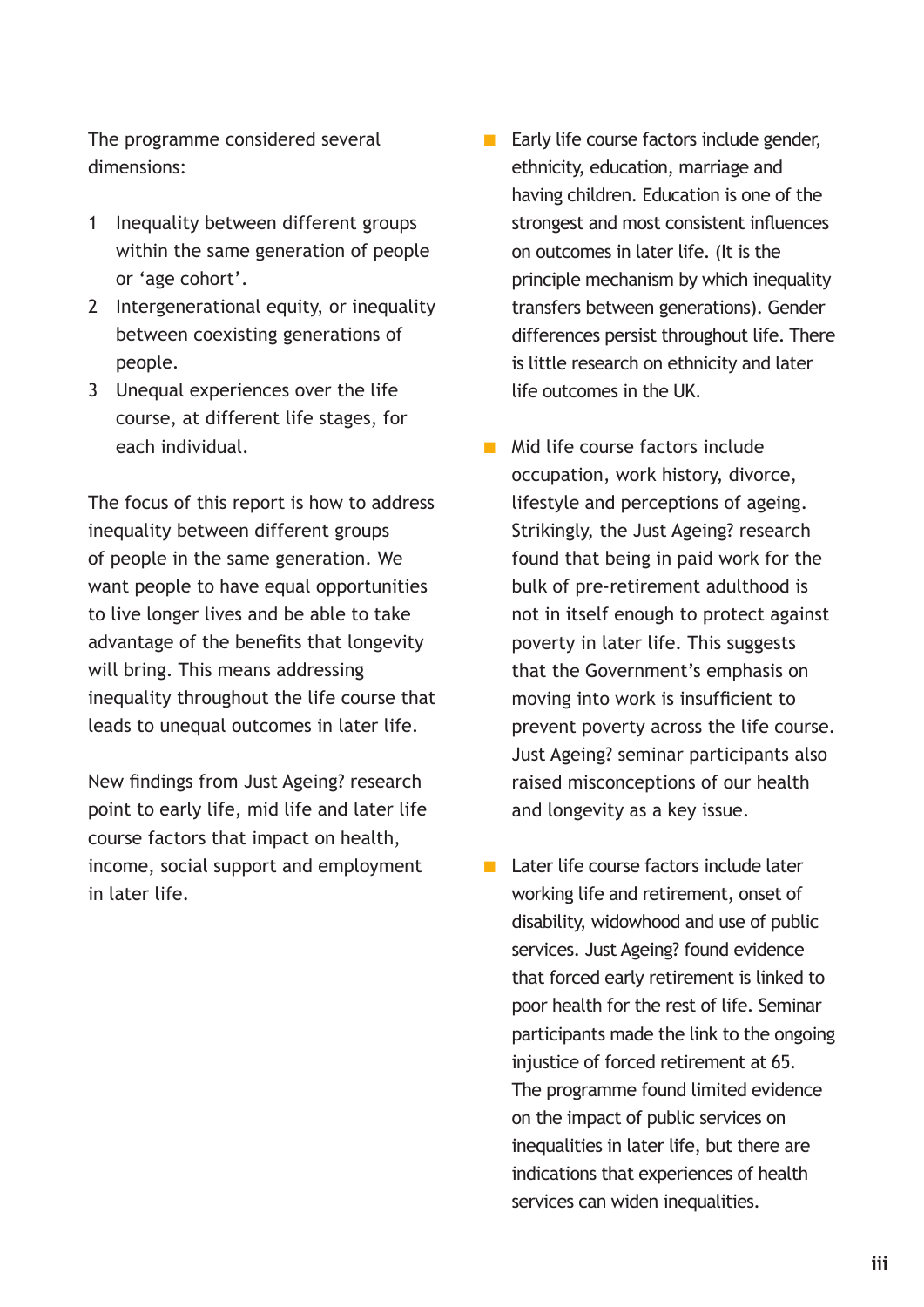**Eight key insights emerge from the Just Ageing? findings:** 

- **n** We must improve our understanding **of the implications of increasing longevity**. We will need to start thinking about the course of our whole lives in new and completely different ways. This will require innovations both in how we think about our lives and how we live them. Increasing longevity presents an opportunity to examine our current structures and systems, and address the inequalities they produce.
- **Notable 1 We have some tough choices to make**. Just Ageing? seminar participants expressed concern that policymakers are playing to a shortterm agenda rather than planning for the long term. Government needs to take the lead in ensuring that the systems and structures put in place will create equality, not inequality.
- **No Me must fill the gaps in our knowledge**. The Just Ageing? research found a weaker association than expected between commonly researched life course events and outcomes in later life. More research is needed on less commonly researched life course events and on the causes of social isolation in later life.
- **n** We must move away from simplistic **arguments**. Policies that set age groups or generations against each other are unhelpful. A more holistic perspective on issues that affect people of all ages is needed. How can we create a better system that will meet everyone's needs and aspirations, for today and tomorrow?
- **n** We need to increase the voices of **older and younger people**. Public debate about what is appropriate for each generation and at each life stage is needed and should be based on the views of people of all ages. New mechanisms for co-production and engagement will be key.
- **n** We must increase trust in the **system.** Just Ageing? seminar participants noted that lack of trust among individuals can lead to poor decisions that have negative impact on outcomes in later life. A clear and steady policy direction is needed.
- **n** We need to pay more attention **to unpaid carers**. Just Ageing? participants raised this in nearly every seminar. More attention needs to be given to the impact of changing life patterns on caring roles, and their subsequent impact on outcomes in later life.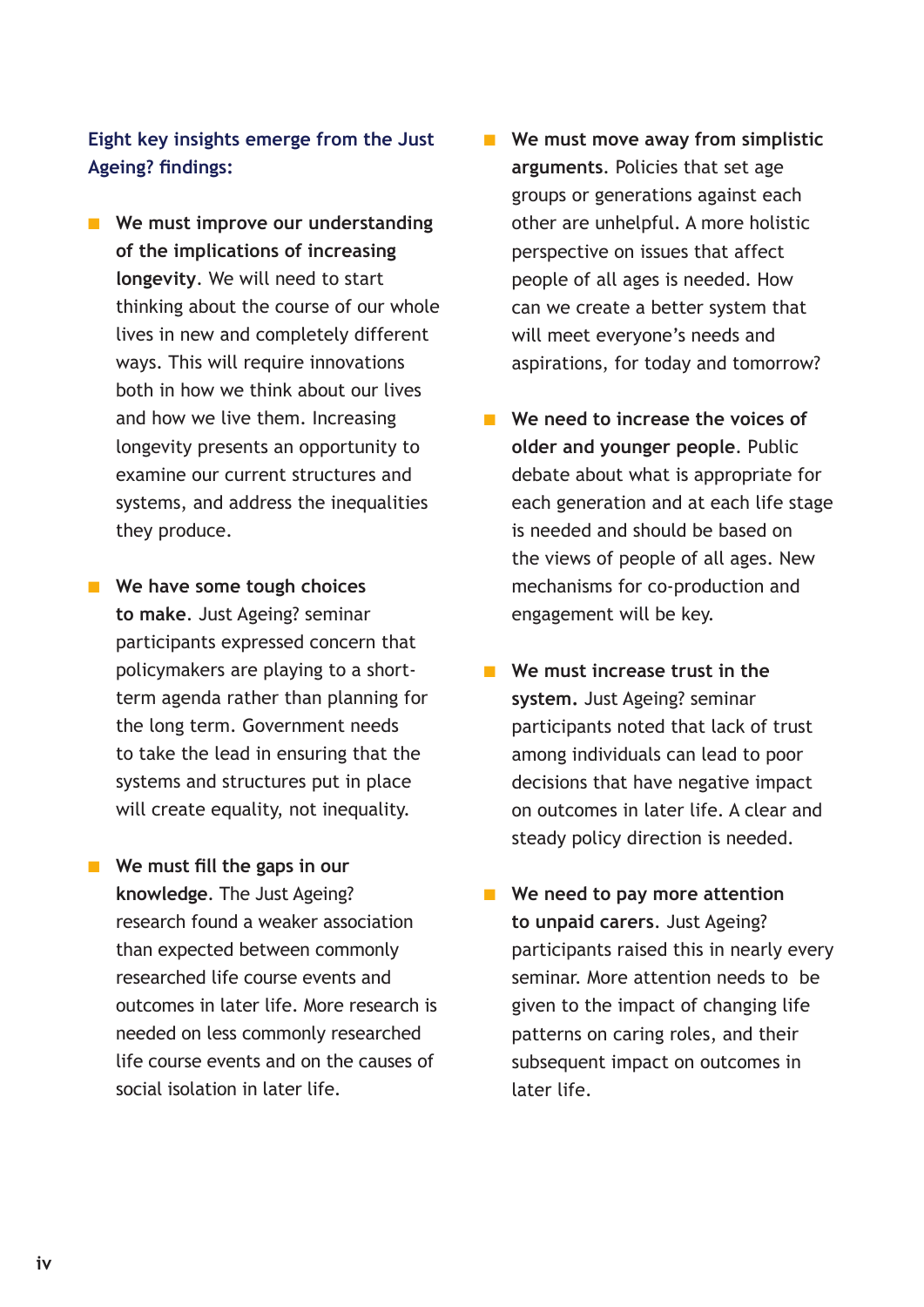**No. 8 We must beware of unintended consequences**. Actions intended to increase outcomes in later life must consider the implications for equality. Policies that may may unwittingly lead to intergenerational tension must be avoided. Services must be designed and developed with equality of different groups of older people in mind.

**The Commission and Age Concern and Help the Aged will take forward the programme's work both separately and together. Together we will:**

- $\blacksquare$  challenge decision makers in the public, private and voluntary sectors to respond to the programme's insights, and
- $\blacksquare$  review progress in eighteen months.



### **The Commission will:**

- $\blacksquare$  research and gather evidence to inform future policies
- **n** encourage the Government and other political leaders to take a life course perspective to the challenges posed by increasing longevity
- $\blacksquare$  work towards mainstreaming age equality
- $\blacksquare$  work to improve policy and practice in social care, and
- $\blacksquare$  report on progress, using its Triennial Review.

#### **As Age UK, the new charity will:**

- $\blacksquare$  work to close income inequalities in later life by improving the pension and benefits system
- $\blacksquare$  tackle isolation and loneliness in later life, drawing on the insights of Just Ageing?
- $\blacksquare$  fund research on social inequalities in longevity and morbidity – prevention, causes and solutions, and
- $\blacksquare$  support people towards the end of their working lives, both to help their older relatives and to prepare for long, healthy later lives.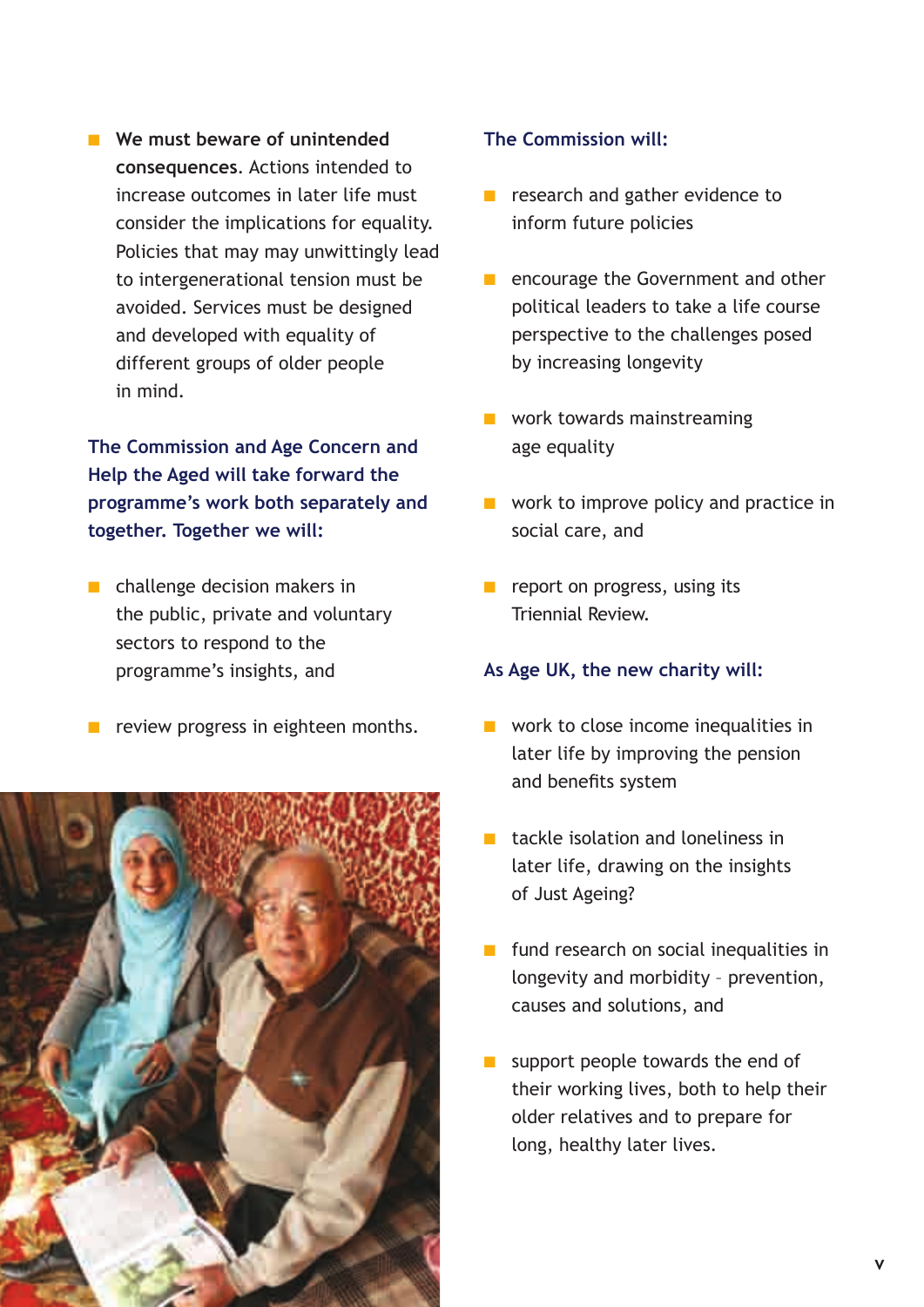# 01 Introduction

**In 2009 the Equality and Human Rights Commission (the Commission) and the newly merged charity Age Concern and Help the Aged 1 jointly established a new programme of research and policy seminars called 'Just Ageing? Fairness, equality and the life course'.**

The aim of Just Ageing? was to create a deeper understanding of equality over the life course – to explore issues, stimulate debate and build momentum for action on the disadvantage that accumulates across all the different stages of life and results in inequality in old age. The programme was chaired by Baroness Prosser, Deputy Chair of the Commission, and supported by an advisory board (see Appendix A for a list of members).

Just Ageing? builds on the Equality Bill, published in April 2009, and provides leadership on the wider opportunities and challenges presented by the interaction between inequality and increasing longevity. This includes provisions to introduce legislation banning age discrimination in the supply of goods, facilities and services. It also includes a proposed public duty to tackle socio-economic disadvantage for people of all ages.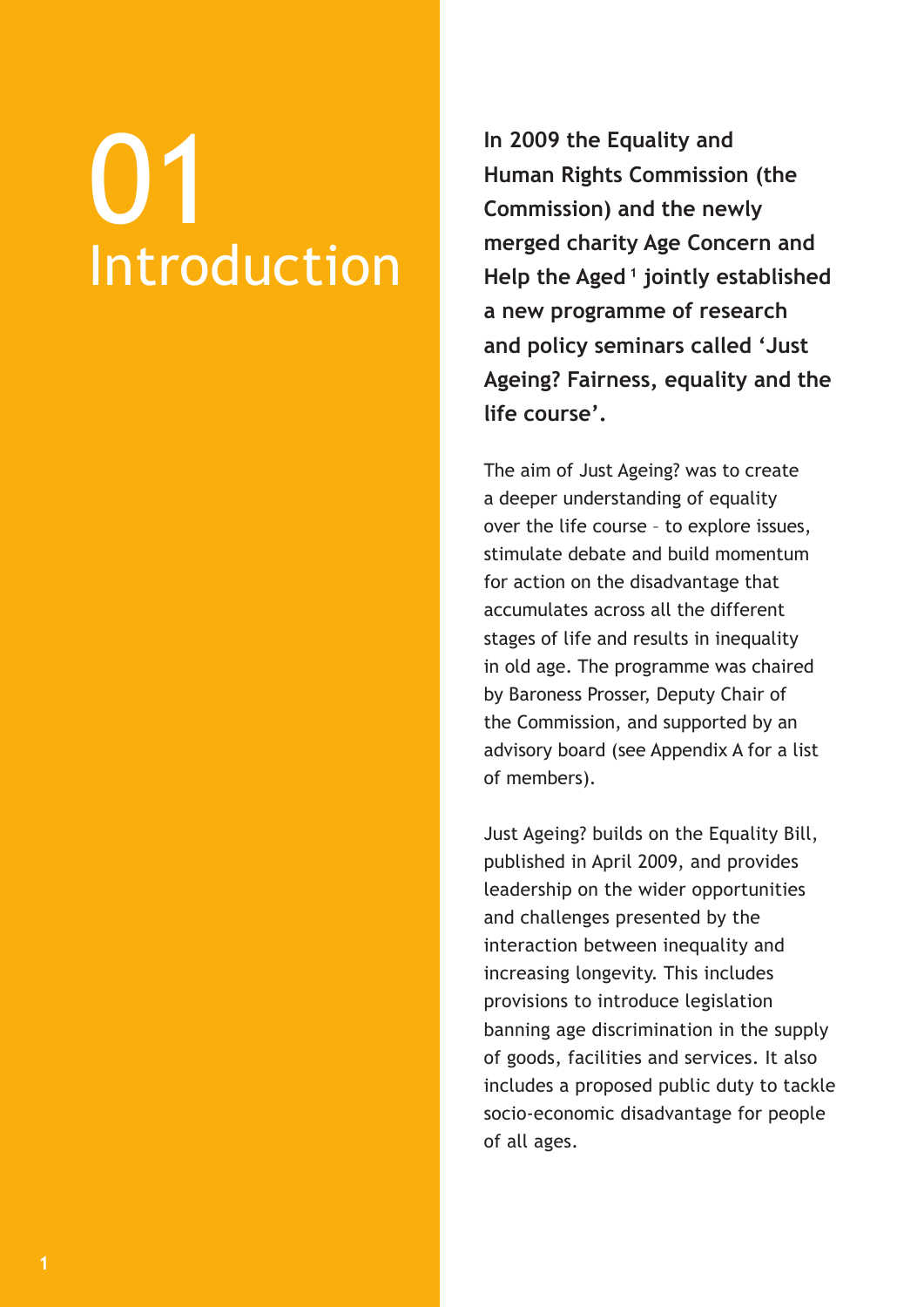**The Commission and Age Concern and Help the Aged commissioned several pieces of new research for Just Ageing? and held five seminars in 2009. The new research included:** 

- $\blacksquare$  literature reviews on life course influences on health and wellbeing in later life<sup>2</sup> and on inequalities in experiences of services in later life<sup>3</sup>
- $\blacksquare$  a secondary analysis of existing data on the causes of poverty and social isolation in later life<sup>4</sup>, and
- $\blacksquare$  a think piece on intergenerational equity<sup>5</sup>.

The seminars each focused on a different aspect of equality and the life course. They provided a forum for debate, bringing together a rich mix of participants with different historical, economic, political, legal, scientific, philosophical and cultural perspectives.

This report draws together the key findings and insights of Just Ageing?. Chapter 2 provides background on why questions about ageing, equality and the life course are important, while Chapter 3 outlines three different ways of thinking about the issues. Chapter 4 presents new findings from Just Ageing? related to early, mid and later life course factors that affect equality in later life. Chapter 5 summarises the key insights and main policy implications of these findings, and Chapter 6 sets out recommendations for next steps.

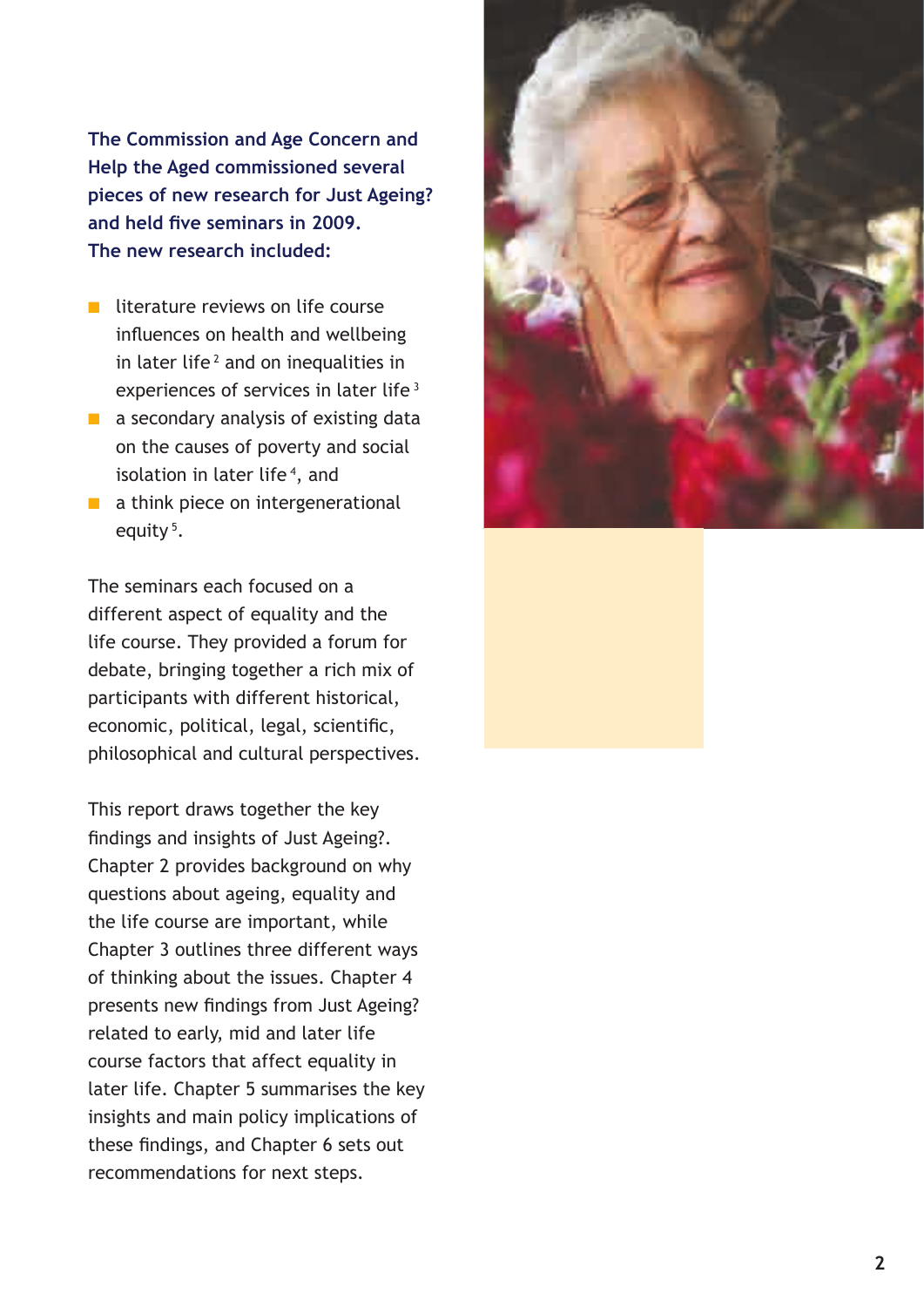## 02 Why is this important?

**Awareness that our world is ageing has increased in recent years. The growing number of people aged 65 and over presents opportunities as well as challenges for our society and our economy.** 

How we as individuals and as a society deal with this demographic change will make all the difference between sustainability and crisis. Public expenditure on older members of the population may increase<sup>6</sup> but so will the wide range of contributions that older people make<sup>7</sup>. The balance between the two will largely depend on the extent to which people are enabled to live longer, more active, healthier and happier lives.

These dramatic changes result from people living longer. Over the last 200 years, life expectancy in Britain has continuously increased by five to six hours per day 8. Incredibly, children born today have a one in four chance of living until the age of 100<sup>9</sup> and it is thought that the first person on earth who will live to be 125 has already been born. Increasing longevity is something to be celebrated: it is a triumph of modern social conditions and healthcare, and also good news for the overall size of the economy; in the US, longer lifespans boosted GDP by \$73 trillion between 1970-2000 10.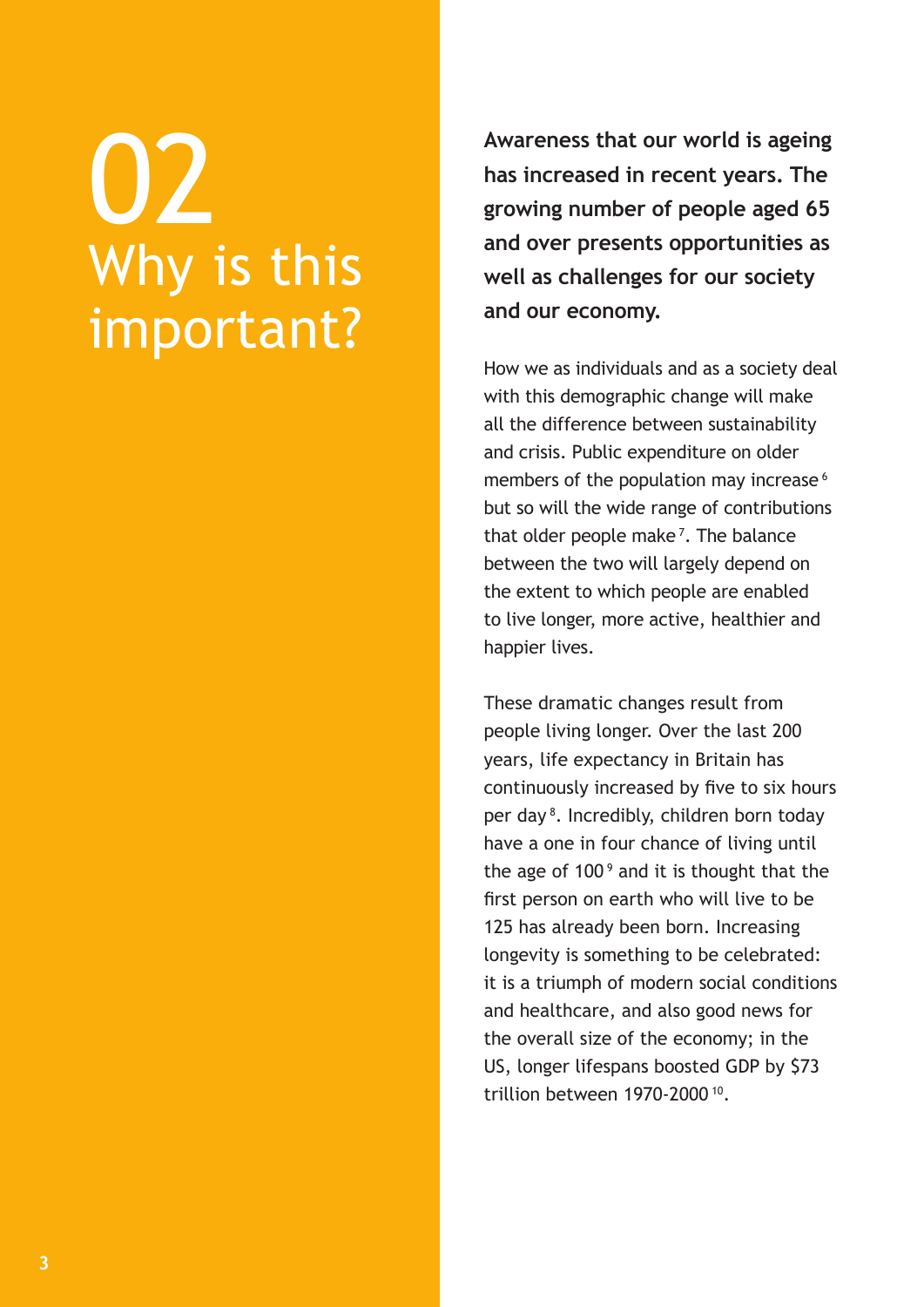### **Just Ageing? seminar June 2009**

### **Equality and the life course: examining the future of ageing**

The Just Ageing? seminar series started with Professor Tom Kirkwood of Newcastle University calling for a fundamental reexamination of our scientific and social assumptions about ageing: "We all think we know about ageing but most of what we 'know' is just plain wrong."

The first change needed is an acceptance of the biomedical fact that there is no 'natural' limit to the human life span, accompanied by a genuine understanding that the impact on society of increasing longevity will dwarf that of climate change and global terrorism.

The second change needed is the realisation that the human ageing process is intrinsically malleable. Ageing is not about progressive irreversible loss; there is, in fact, a lot that we can do to slow the progression of age-related diseases and minimise dependency in later life; for example, by improving nutrition, adapting the built environment and promoting healthy lifestyles.

The challenge will be how to act on this malleability without exacerbating the existing inequality in people's experiences of these disease processes and/or creating new inequality.

Malcolm Dean of Nuffield College, Oxford University responded to Professor Kirkwood's presentation by urging seminar participants to be optimistic about the future while also learning lessons from past campaigns against racism and sexism. Sheila Wild of the Equality and Human Rights Commission reflected on the need to recognise the diversity of older people as a heterogeneous group. Andrew Harrop of Age Concern and Help the Aged concluded by reviewing what is known about income inequality and health inequality among older people.

The discussion that followed covered a range of topics, including gender differences, age discrimination, the potential of new technologies and the need to recognise the positive and negative impacts of caring responsibilities.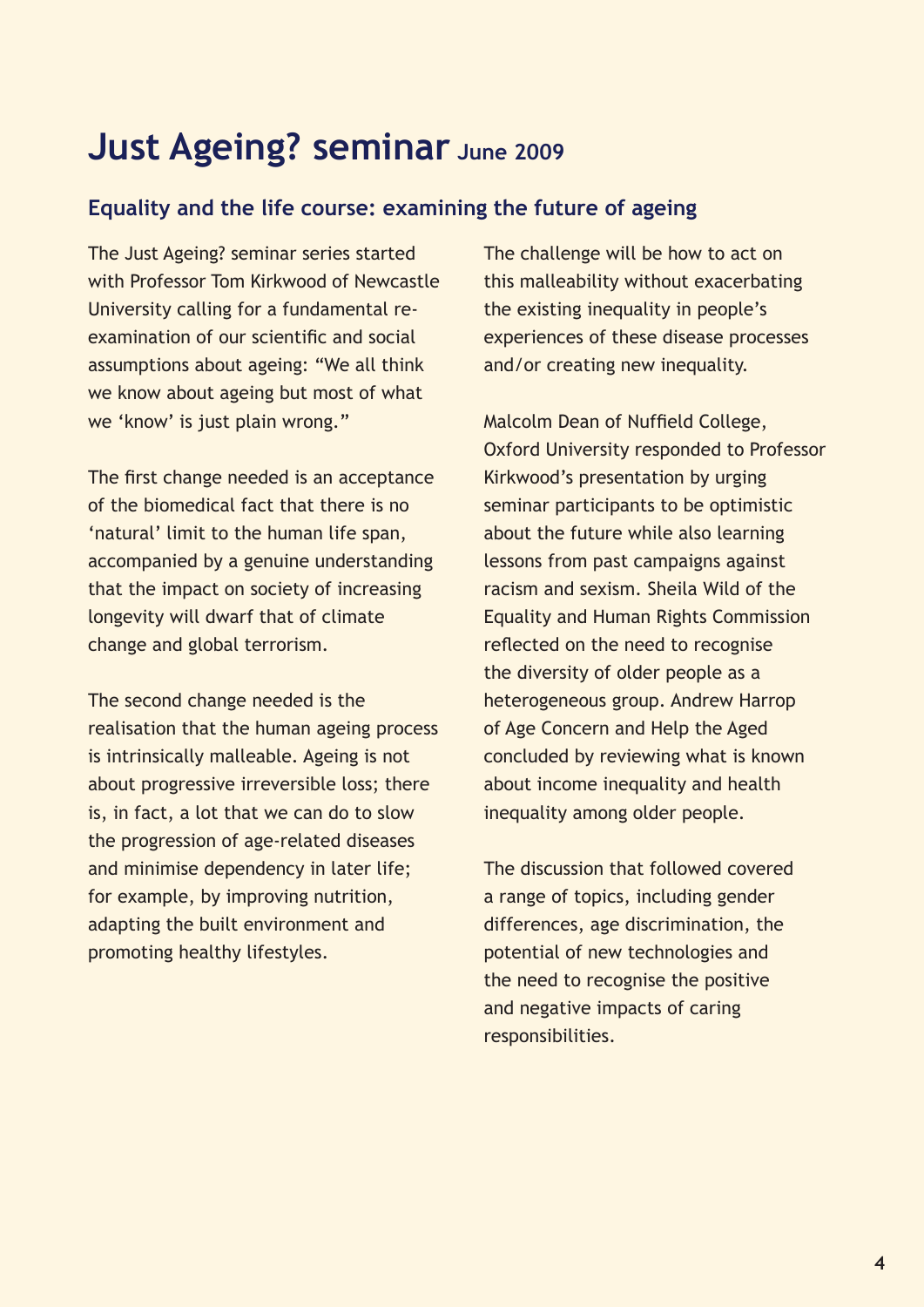Longer lives mean more opportunities for people to make different choices at different points during their lives. Demographic changes mean that the population of older people will not only be larger than has previously been the case, but also more diverse. With traditional life courses, it was assumed people would spend their early years in education, adult years in full-time work and old age in retirement, with marriage and children and then grandchildren. The increasingly rich ethnic mix, dramatic changes in family structures (including the growth of single person and same-sex households) and new work patterns mean a greater diversity of life choices are available.

The context for these changes is a society marked by profound inequality. In Britain, a person in the top fifth of earners makes seven times as much as someone in the bottom fifth; a survey of 22 developed countries shows that only Portugal and the United States have a more unequal income distribution<sup>11</sup>. The wealthiest ten per cent of the UK population owns about half of all wealth, while the poorest half owns less than ten per cent of the wealth 12. Inequality is entrenched, and income inequality is now at its highest level since records began in 1961<sup>13</sup>.

Inequality among older people is also entrenched. Among single pensioners, the average income of the richest fifth is nearly three times that of the poorest fifth 14. Among all retired people, there is nearly a four-fold difference 15. There has been progress in reducing overall levels of poverty in later life but evidence suggests that income inequality among older people is widening 16. The gap in life expectancy at age 65 between people from the highest and lowest social classes is also widening 17.

*"Children born today have a one in four chance of living until the age of 100 and it is thought that the first person on earth who will live to be 125 has already been born"*

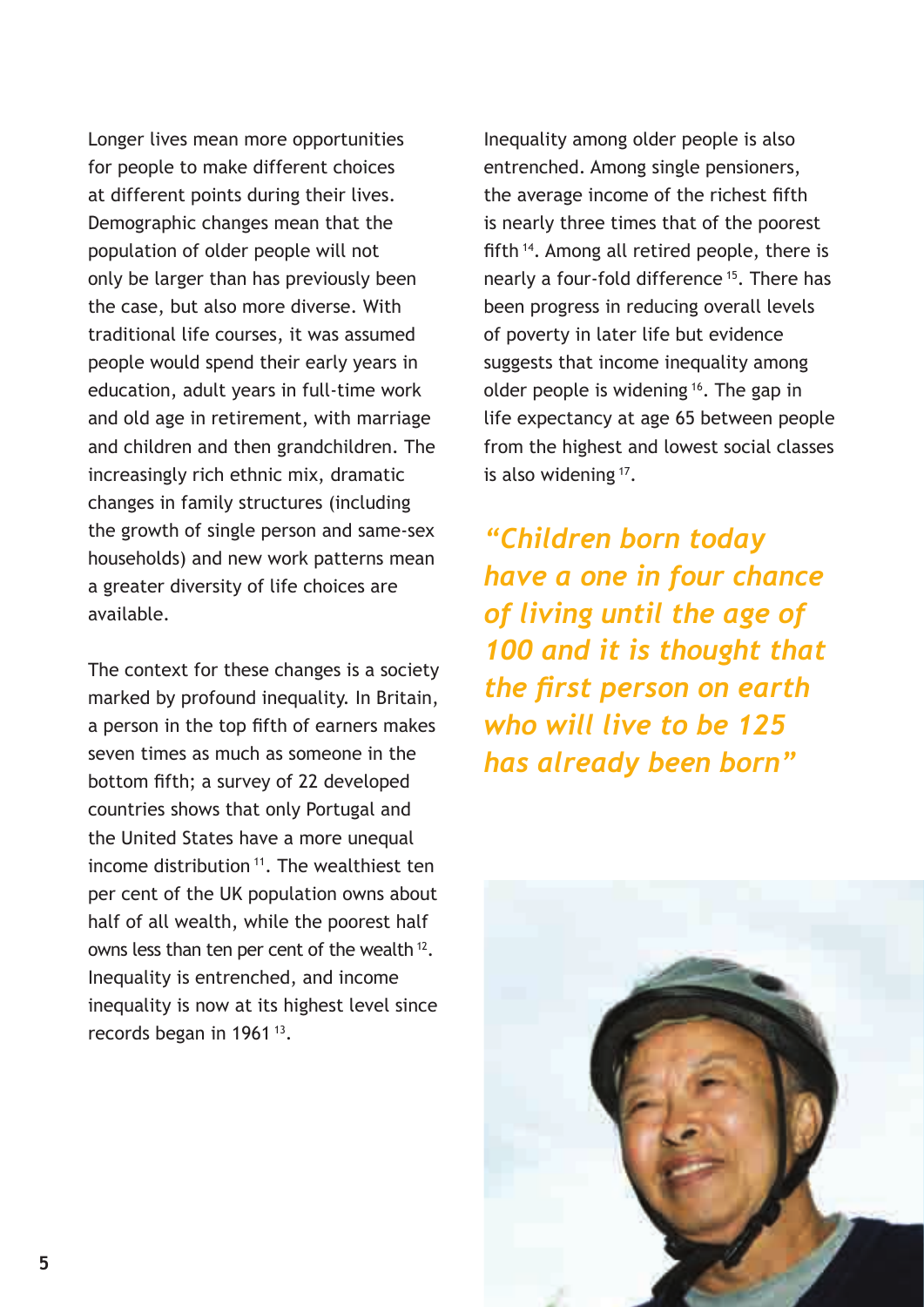03 **Different** dimensions of ageing, inequality and the life course

**Increasing longevity must therefore be considered alongside increasing inequality. But what does this mean in practice? There are several dimensions to the issue.**

The first dimension is inequality between different groups within the same generation of people or 'age cohort'. This perspective considers the opportunities available to people from different backgrounds and seeks to avoid making one group much worse off than another. It raises questions such as: how can people from different backgrounds and with different life experiences be given equal chances of living longer lives, and: as people live longer lives, will they have equal chances of those lives being happy and healthy? A major challenge in the future will be finding ways to ensure that increasing lifespans will not just prolong (or even intensify) inequality that disadvantaged people have experienced throughout their lives.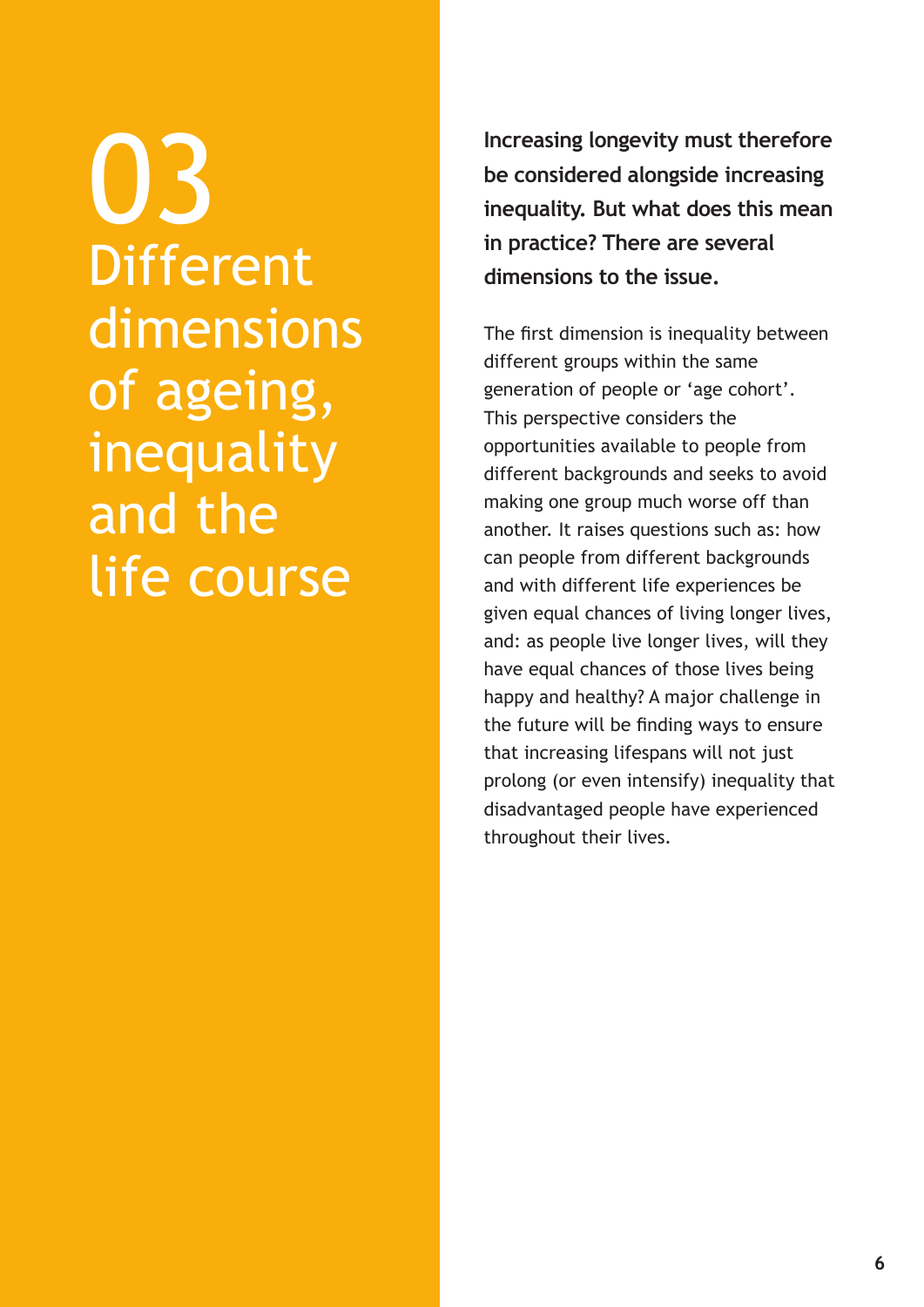The second dimension is inequality between coexisting generations of people. Often referred to as intergenerational equity, this perspective considers the opportunities that different generations have had over their lifetimes and seeks to avoid disadvantaging one generation at the expense of another. The key question this raises is: what are the obligations different generations have to each other in the context of progressively improving social and economic conditions but a progressively worsening environment? This was the focus of the third Just Ageing? seminar.

A third dimension is inequality over the life course for individuals. This perspective considers people's own interests over their lifetimes and seeks to avoid making one life stage (for example, old age) much worse off than another (for example, childhood). This was also discussed in the third seminar.



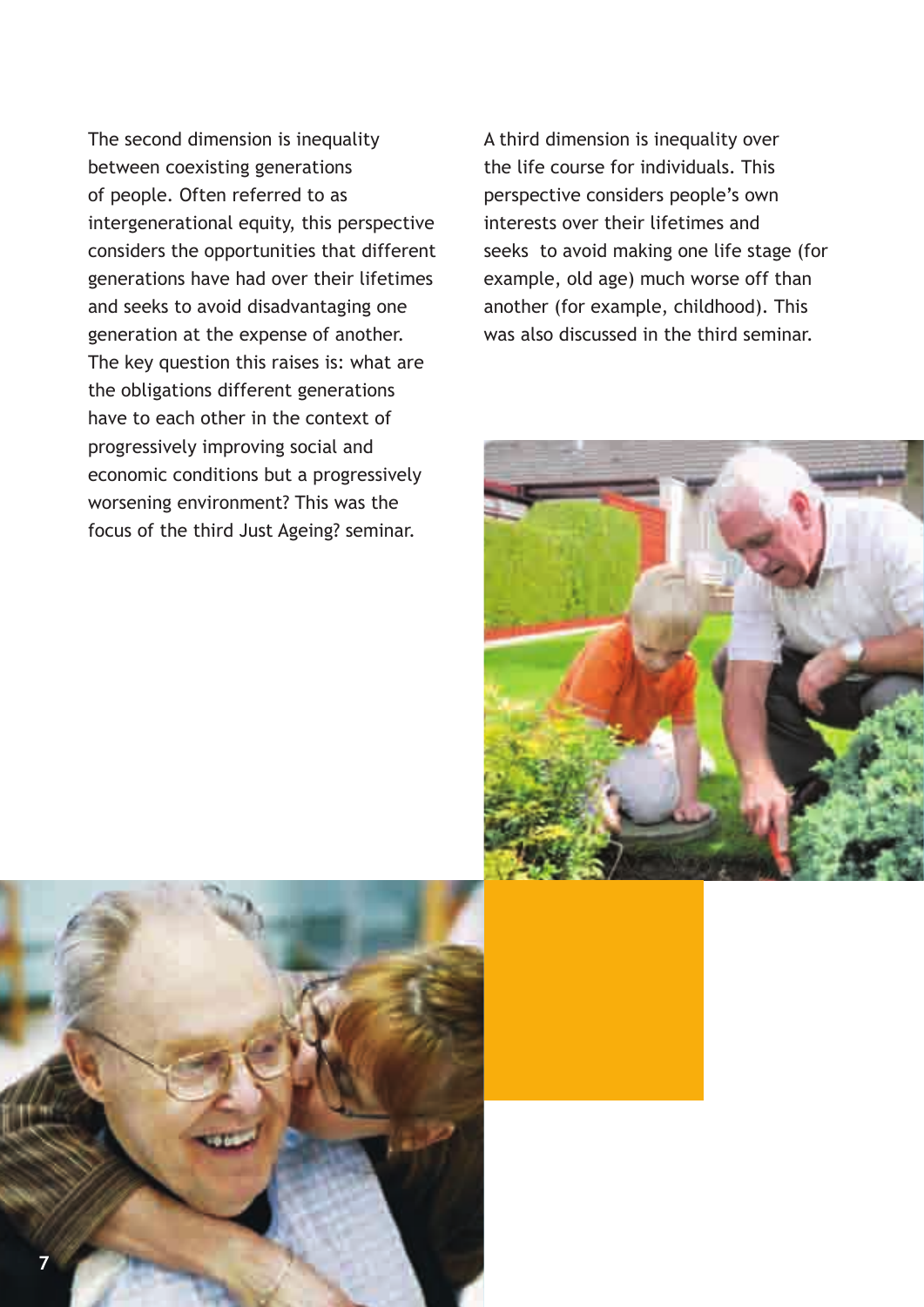### Just Ageing? seminar **September 2009**

### **Intergenerational equity: is age the new dividing line?**

This seminar focused on intergenerational equity or fairness between generations. A generation is defined as a group of people born in the same 15 to 30-year period.

**Professors David Piachaud and John Macnicol of the London School of Economics and Political Science presented a new think piece written for Just Ageing? showing that there is no standard definition of 'intergenerational equity'. The term is used in different ways to mean any of the following:**

- $\blacksquare$  equity between different living generations
- $\blacksquare$  equity in private transfers (for example, of care, inheritance) between generations
- $\blacksquare$  equity in public transfers (for example, of tax, via pensions) between generations, or
- $\blacksquare$  equity between current and (unborn) future generations.

Although debates about intergenerational equity tend to focus on pensions – what different generations have paid in and what they take out – a proper accounting must also include the costs of care. More work on what people, as opposed to Government, consider appropriate to different life stages is needed. Our legacy to future generations will also depend on the state of the planet we pass on.

Responding, Donald Hirsch of Loughborough University discussed the implications of a life cycle approach to intergenerational equity. Firstly, have the baby boomers been 'lucky' and received more than their fair share of resources? This is a common assumption but close examination of the facts shows that this is not the case.

Secondly, how can we effectively smooth out income, health and other aspects of wellbeing throughout the different stages of our lives? The answer depends on our needs, wants and values at different stages and how we choose to prioritise them. Is independence more important at age 28 or age 78? If we had to choose, would we rather have student loans or long-term care? There are no simple answers but we need to think ahead to our own futures, as well as those of future generations.

The discussion that followed covered a range of issues including the impact of property wealth, localism as a context for this debate, and the need to be realistic about what we can expect from the state. It was suggested that claims about intergenerational conflict may be overblown, and that longer lifespans are ultimately the more pressing issue.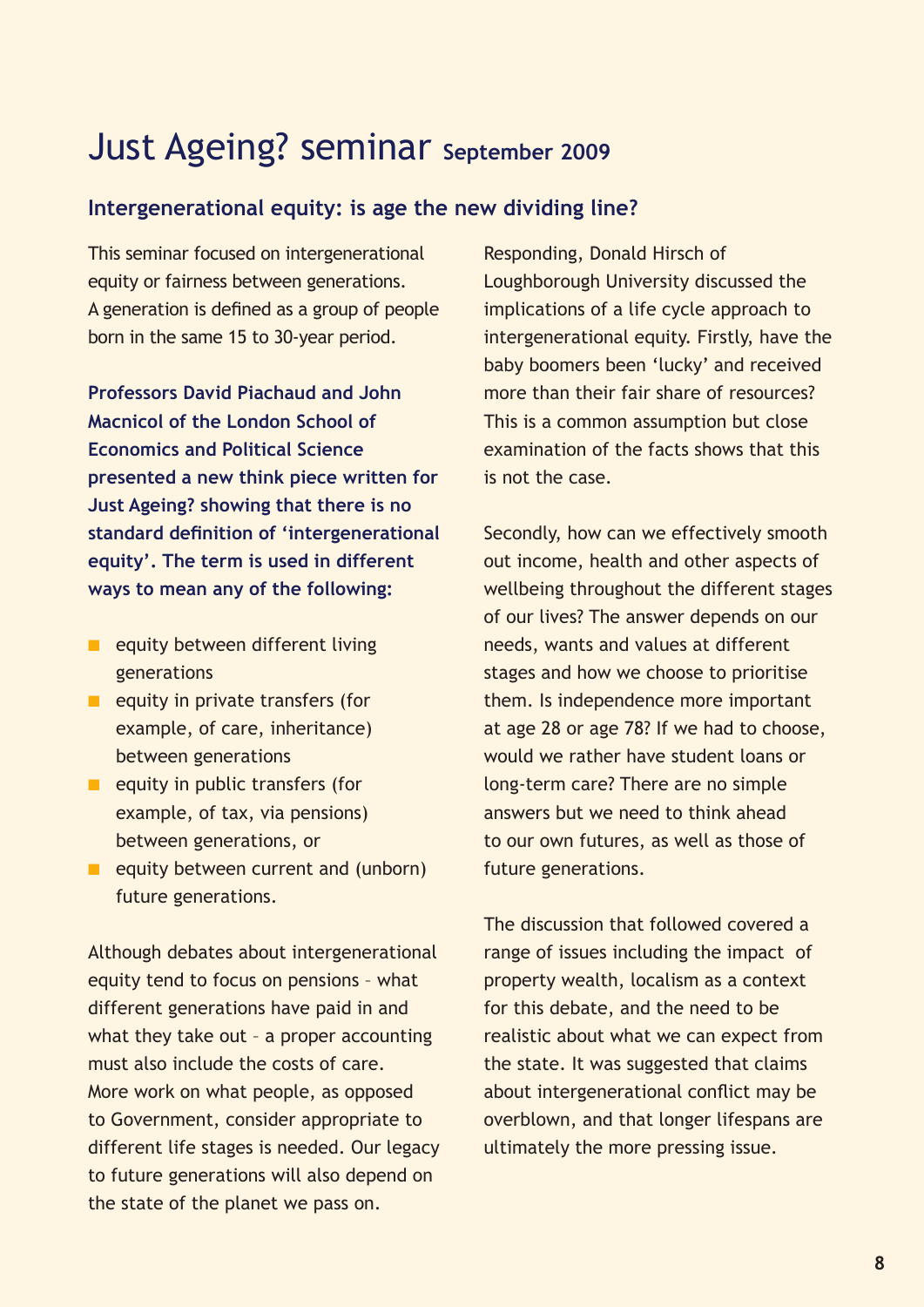

The focus of this report is on the first dimension: how to tackle inequality between different groups of people in the same generation. The issues raised in the third Just Ageing? seminar are important, but the fact remains that inequality within generations is still greater than inequality between generations<sup>18</sup>. We want people to have equal opportunities to live longer lives and to be able to take advantage of the benefits that longevity will bring. This means finding ways of tackling inequality throughout the life course that leads to unequal outcomes in later life.

Research presented at the first seminar shows that only a quarter of the differences that exist between people are genetically determined <sup>19</sup>. This means that it should be possible to change most differences between people and, in fact, there is much we can do to influence how we age over the course of our lives, starting from the moment we are born.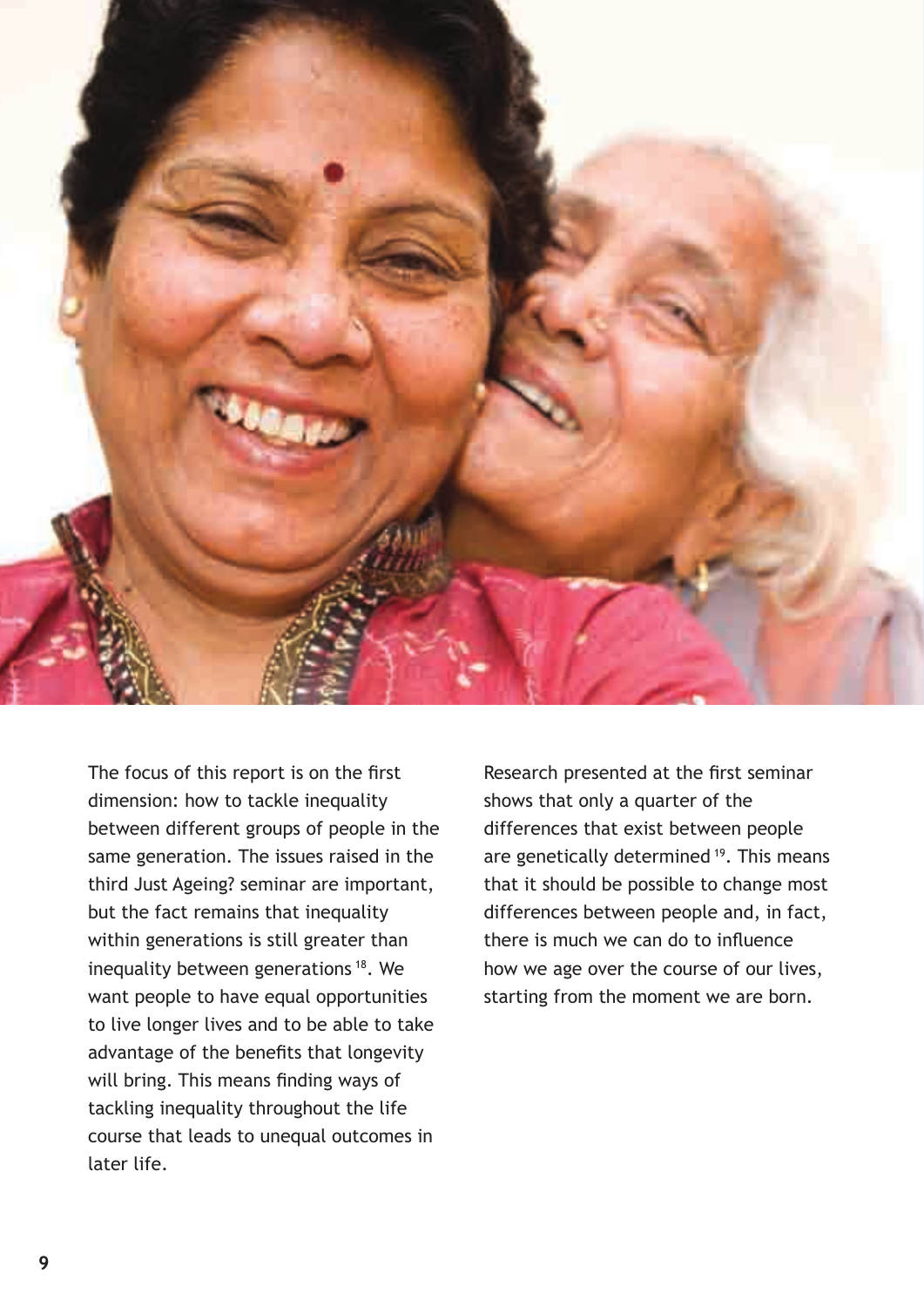04 Early, mid and later life course factors

**This chapter presents findings from the Just Ageing? programme on different factors from early life, mid life and later life 20 that may lead to inequality in later life. The outcomes studied were health, income and social support in later life. The likelihood of being employed in later life (defined as between the ages of 50 and 70) was also examined.**

### **4.1 Early life course factors**

The factors that produce unequal outcomes later in life are often apparent early on, making early life course factors an important consideration. According to Just Ageing? seminar presenter Professor Tom Kirkwood:

"Although there are many who think that ageing begins at 40, 50 or 60, we are learning that the underpinning mechanisms of ageing play out their mischief throughout the life course… The damage that will determine our health, vitality and level of independence in later life has been accumulating since we were in the womb. Indeed there is emerging evidence that some of the more important kinds of damage have their origins very early in our development."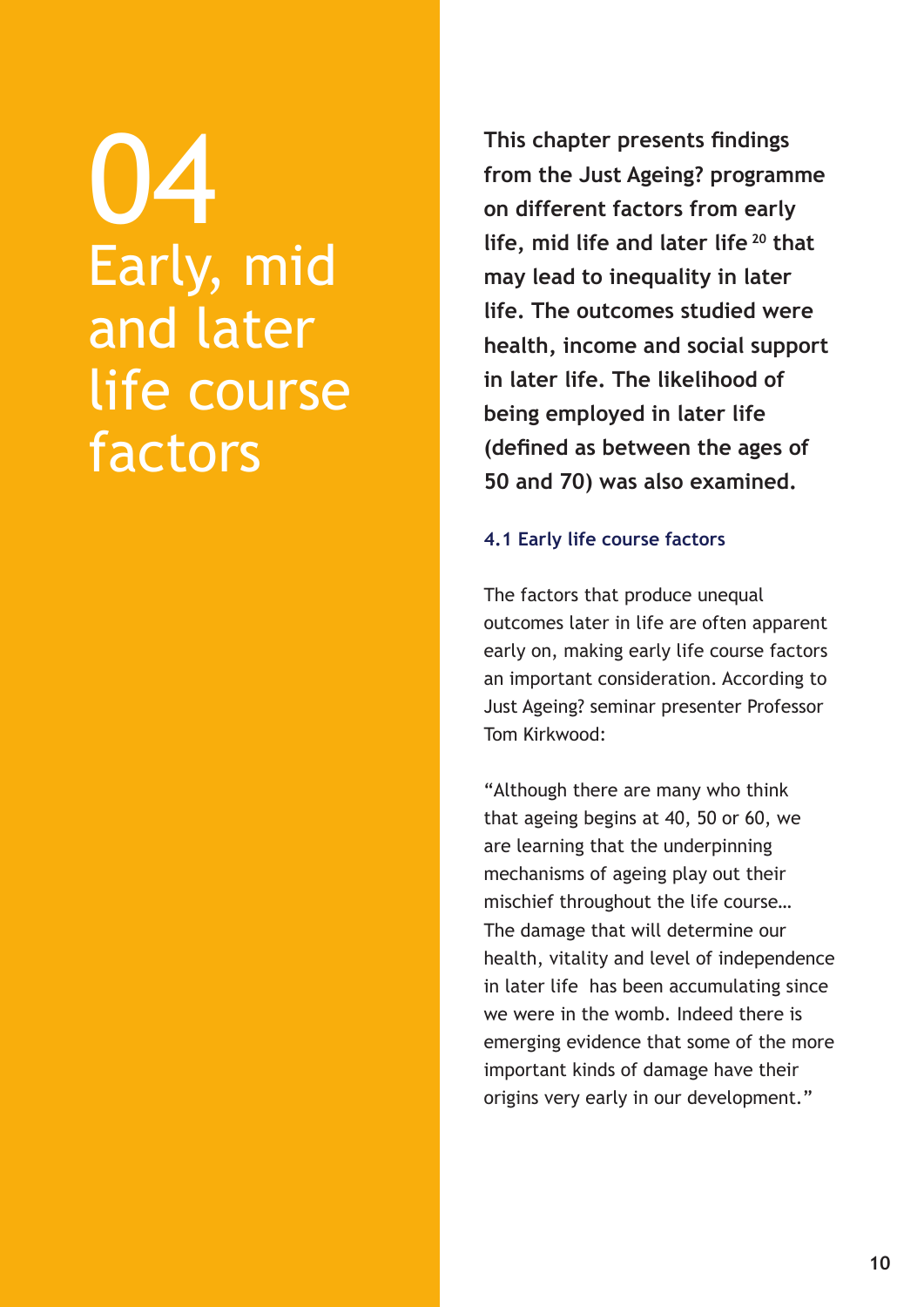### **Childhood background**

The Just Ageing? research confirms that differences in childhood background can lead to inequality in later life. Childhood socio-economic circumstances have a long-lasting effect on health and life expectancy, even after circumstances in adulthood are taken into account 21.

With regards to poverty in later life, a person whose father was from a lower social class is also more likely to be poor in later life than someone whose father was from a higher social class, although this is most likely due to circumstances in adulthood such as the person's own education or occupation 22.

For men, childhood socio-economic circumstances also have an influence on their chances of educational achievement, which in turn has an impact on their chances of still being in work later on in life<sup>23</sup>

### **Gender**

Gender differences create inequalities throughout life. Women live longer than men but spend more years in poor health <sup>24</sup>. Women are also more likely than men to be poor when they are older  $25$ .

Less is known about gender differences in social support in later life. The evidence is mixed; some studies show that men have more frequent contact with friends while others show that women do <sup>26</sup>.

Older unmarried women are more likely to receive help from family and friends than older unmarried men, even after other factors (such as disability) are taken into account.

### **Ethnicity**

There is little research specifically on outcomes for older people from ethnic minority groups in the UK<sup>27</sup>. A review of the existing evidence shows that people of all ages from ethnic minority groups are more likely to have poor physical and mental health. People from ethnic minority groups are also more likely to have lower pension incomes in later life compared with White groups.

Contrary to popular belief, there is no evidence that older people from ethnic minority groups receive more support from their families than White groups. The effects of ethnicity on a person's chances of being employed in later life have not been studied 28.

### **Education**

The Just Ageing? research confirms that education is a critical factor for inequality in later life. A person with low educational achievement has a higher chance of having poor health in later life than a person with high educational achievement 29.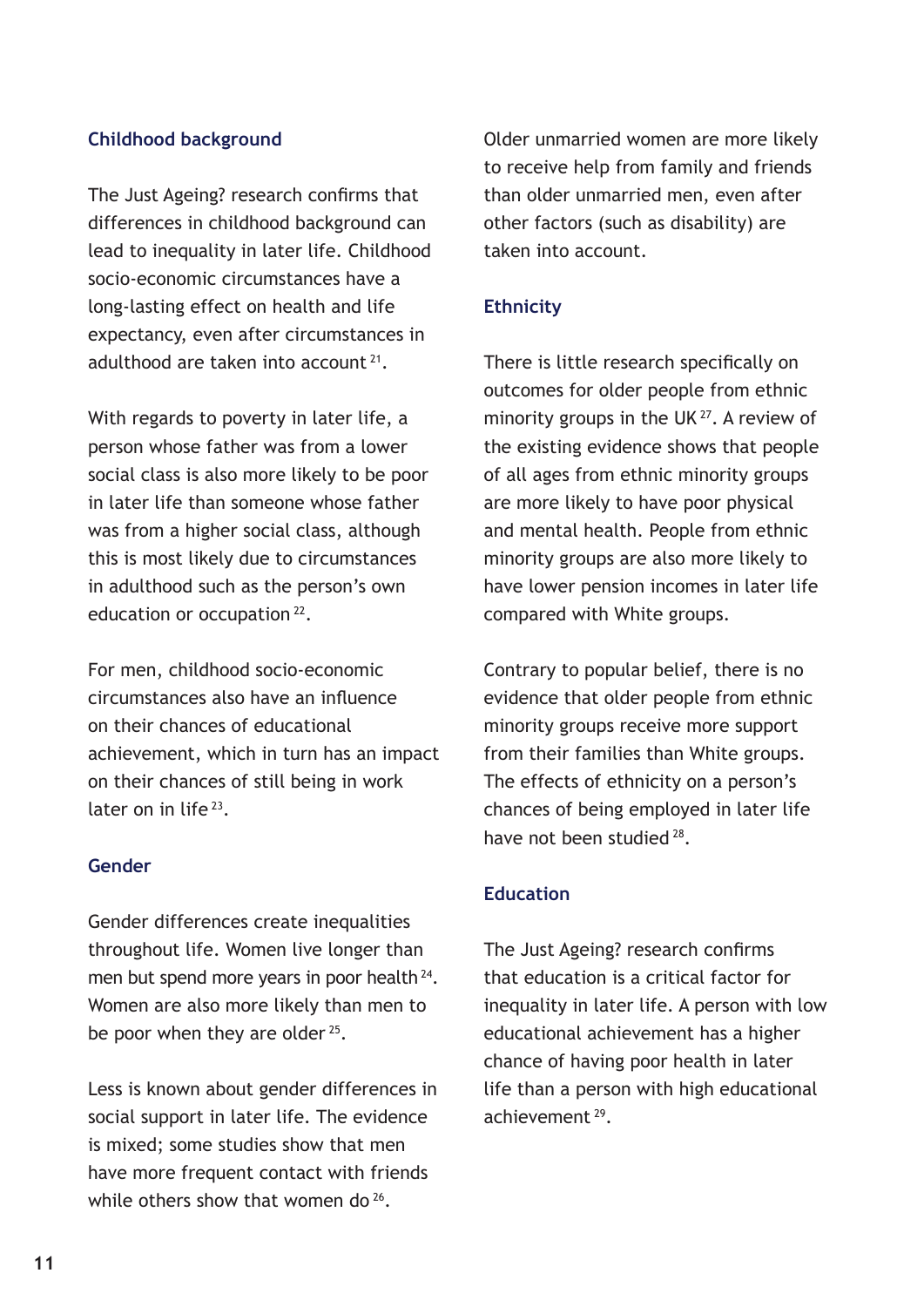Education is also one of the strongest and most consistent factors influencing poverty in later life 30. A person with no educational qualifications has a much higher chance of being poor in later life than a person who has educational qualifications.

There is no clear evidence of education having an effect on social support in later life 31. Education is however linked to the likelihood of being employed in later life 32. A person with at least O-level qualifications has a much higher chance of being employed in later life than someone without qualifications. This is especially true for women.

#### **Marriage**

The Just Ageing? research found that marriage has an effect on equality in later life. Married people have better mental and physical health compared with unmarried people <sup>33</sup>. Those who have been married for longer tend to live longer. People who are still married in later life are also less likely than single older people to be poor 34.

However, women who married before the age of 21 have a higher chance of being poor than those who married later <sup>35</sup>. Other evidence suggests that married older people are less likely to receive help from their children than unmarried older people 36.

For both men and women, the older they are when they marry, the more likely they are to still be working in later life (at age  $50-70$ )<sup>37</sup>. Men and women who marry earlier are more likely to be in poor health when they are older and therefore have to retire early. Women who married before the age of 21 are also at higher risk of poverty in old age 38.

#### **Parenthood**

The Just Ageing? research confirms that there is a link between having children and outcomes in later life. Some research shows that women who have more children have a shorter life expectancy than those with fewer children. Women who had children before the age of 20 and women who were unmarried when they had their first child are also at greater risk of being in poor health in later life<sup>39</sup>.

The evidence on parenthood and poverty in later life is mixed. Women who had children before the age of  $23^{40}$  and those who raised young children on their own<sup>41</sup> have a higher risk of being poor in later life. The link between number of children and poverty in later life is unclear <sup>42</sup>.

There is also mixed evidence on the link between number of children and social support in later life<sup>43</sup>. People who have children are more likely than those without children to still be employed in later life 44.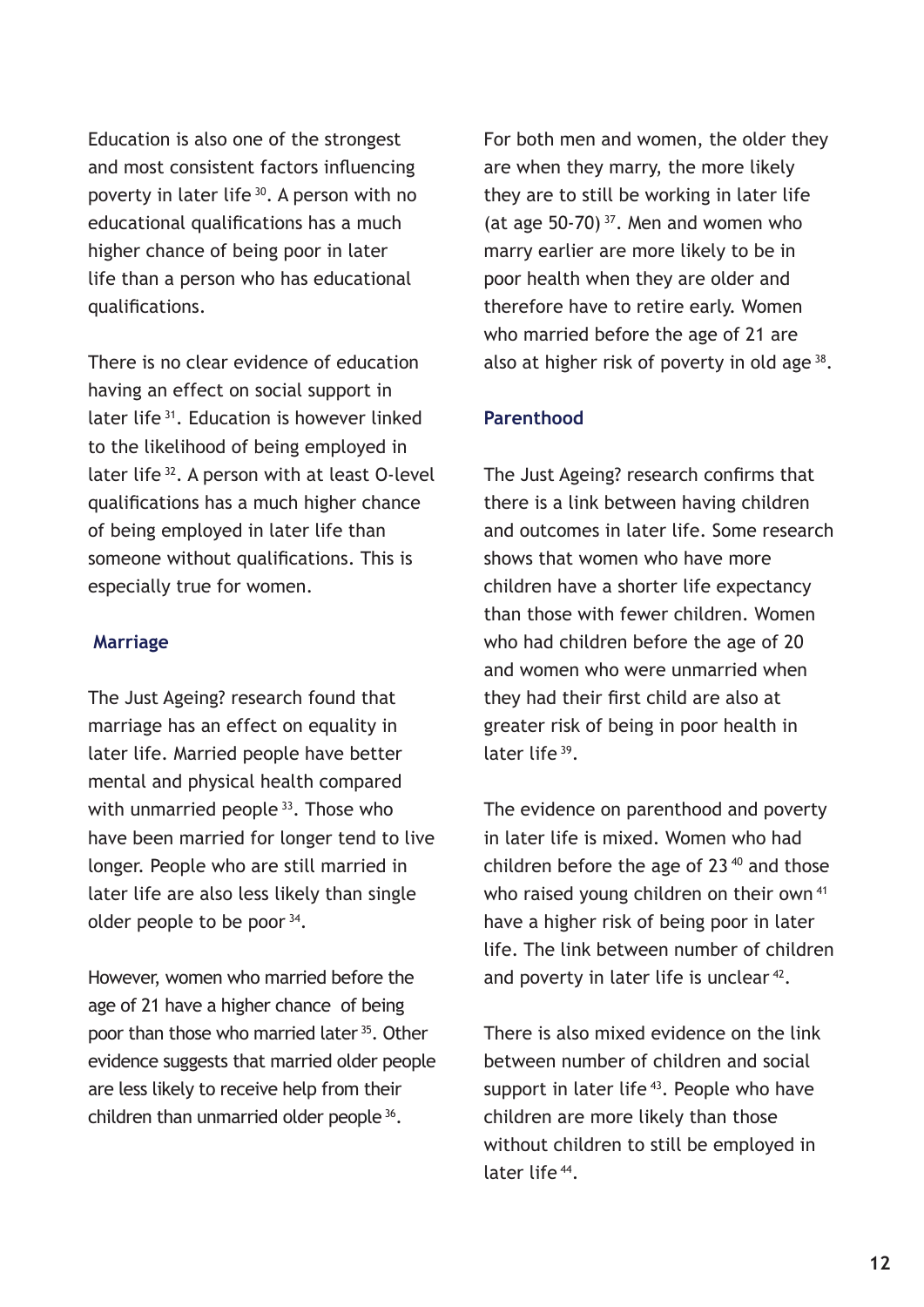### **4.2 Mid life course factors**

Mid life is recognised as an important time for interventions in people's lives. This section focuses on the long-term impact of mid life course factors such as social class and occupation, work history, divorce, lifestyle and perceptions of ageing.

### **Occupation and social class**

Differences in occupation during working years can be a direct cause of inequality in later life. Occupation is also the main marker for social class<sup>45</sup>, which continues to have deep-rooted influences on inequality.

People from more disadvantaged occupational backgrounds are more likely to be in poor health when they are older. Social class is also one of the strongest and most consistent influences on poverty in later life. People from lower social classes are more likely to be poor when they are older than people from higher social classes.

There is mixed evidence on the impact of social class on social support in later life. Some studies show that people from lower social classes are more likely than those from higher social classes to receive informal help from family and friends in later life<sup>46</sup>, but are also more likely to be socially isolated 47.

Occupation has an impact on employment in later life, with striking gender differences 48. Women in lower-classed

occupations are less likely to be working in later life, although the effect diminishes somewhat after the age of 55. Men in lower-classed occupations are more likely than men in professional, technical or administrative occupations to be working in later life.

### **Work history**

The Just Ageing? research shows that differences in work histories can lead to inequality in later life. People who have spent more time unemployed are more likely to have poor health in later life and die at a younger age 49.

However, in relation to poverty, the Just Ageing? research shows that work history in itself does not determine income in later life, once other factors (such as occupation and education) are taken into account 50. In other words, simply spending more years in paid work during pre-retirement adulthood may help with health but it does not necessarily protect against poverty in later life.

This finding is striking because it runs counter to the government's emphasis on paid work as a route out of poverty. More research is needed to understand the life course dynamics of the relationship between paid work in early and mid life, and poverty in later life, especially for women. Just Ageing? seminar participants suggested that lifetime earnings are likely to be important; a lifetime of paid work may not be enough to escape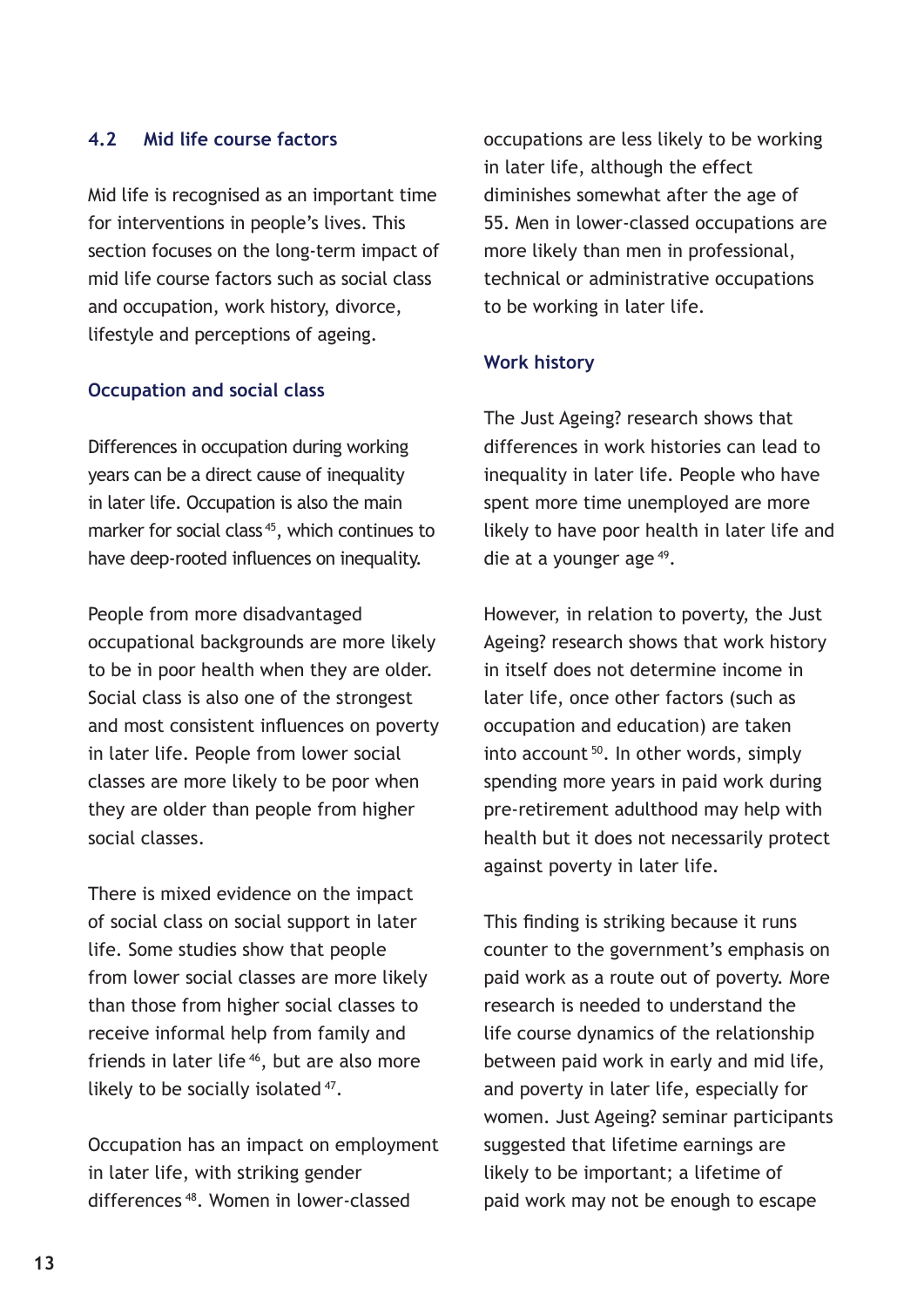poverty in later life if it is low-paid work. Earnings inequalities over the life course and the impact of social security in potentially dampening links between life course factors and later life poverty need more attention.

Differences in work history may create inequality in social support in later life. The evidence is mixed. Some research shows that women who have had shorter working lives are more likely to be socially isolated in later life, even after other factors are taken into account 51.

Work history also has an effect on the likelihood of being employed in later life 52. People who have spent more time in continuous employment are more likely to be employed in later life, although evidence also suggests that people who change jobs are more likely to still be employed at age 50-70.

#### **Divorce**

The Just Ageing? research found that divorce is an important factor that affects outcomes for both men and women in later life, but with significant gender differences.

Men who have experienced divorce tend to die earlier than men who have not experienced divorce 53. Divorce does not have an effect on life expectancy for women.

Divorce does however significantly increase women's chances of being poor in later life, even after other factors have been taken into account <sup>54</sup>. Men are not affected in the same way. The gender difference may be explained by women's traditional reliance on their husbands' income; losing a husband meant losing income as well, with severe impact on financial wellbeing. It remains to be seen how this will change in the future, with successive generations of women becoming more financially independent as a result of more women benefiting from greater equality at work and in the fiscal and welfare benefits systems.

There is little research on the impact of divorce on social support in later life, and existing evidence is mixed <sup>55</sup>. There is little evidence that divorce has any impact on the chances of being employed in later life, for either men or women 56.

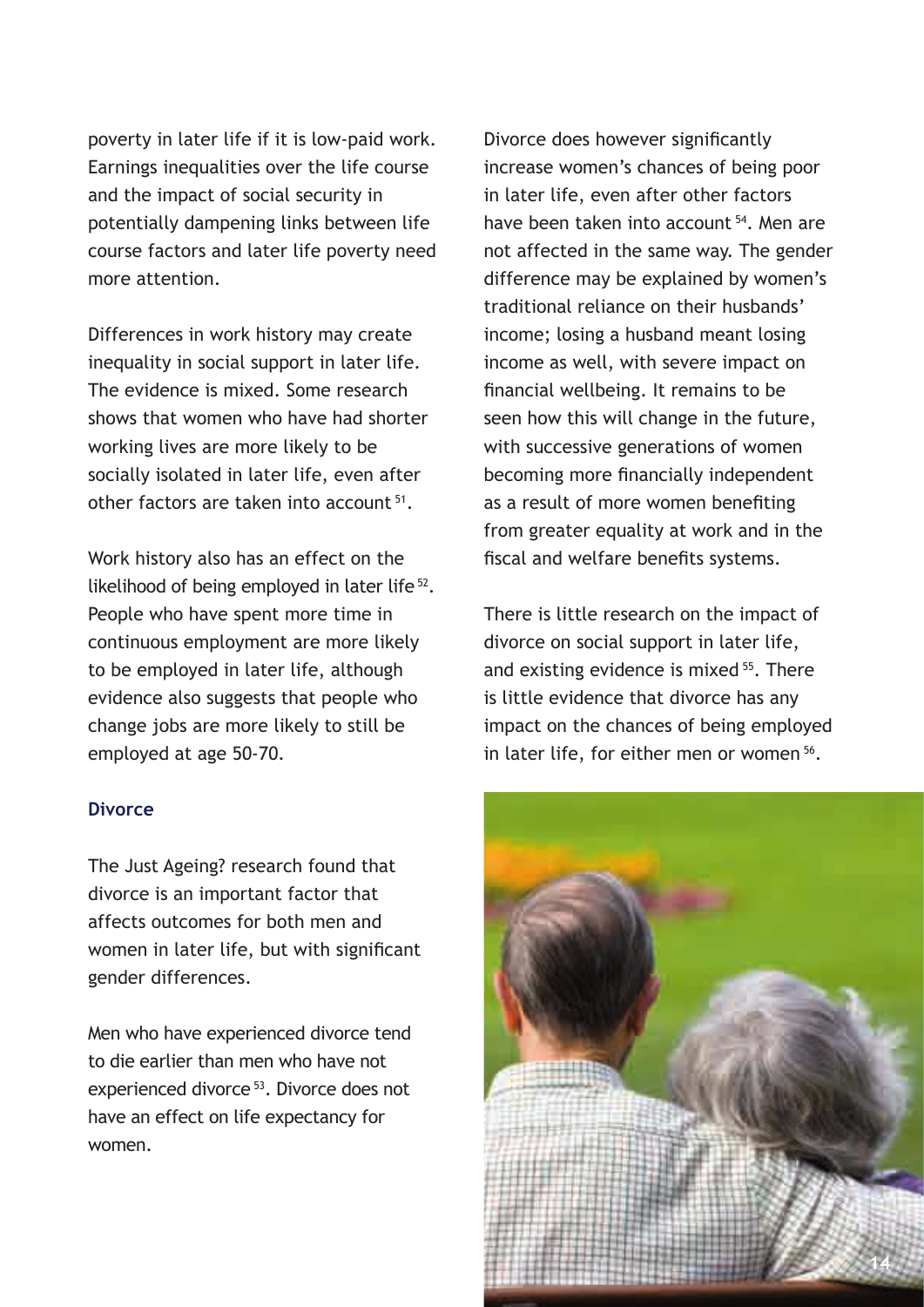### **Just Ageing? seminar October 2009**

### **Transitions in the second half of life: assessing the lasting impact of life events and experiences**

This seminar included presentations of new research on life course factors and their influence on health, income, social support and employment in later life.

Karen Glaser and Debora Price of the Institute of Gerontology, King's College London presented two new pieces of research completed for Just Ageing?: a systematic literature review of life course factors influencing health and wellbeing in later life and a secondary data analysis of life course factors influencing income and social support in later life 58. Amongst the wealth of important findings, the research reveals that being in paid work throughout working life is not enough to prevent poverty in old age, for either men or women. This implies that life course anti-poverty strategies must focus as much on earnings as on finding work.

Mark Bryan of the Institute for Social and Economic Research at Essex University presented research on life course factors affecting the likelihood of being employed at age 50-70. Education is an important early life course factor. Those who started work and family later are more likely to stop working later. Other important factors include job stability for men and job type for women.

The discussion that followed highlighted the need for further research in areas such as: why the average age of retirement fell for 30 years and has now started to rise, how income can be sustained across retirement in light of increasing lifespans, the impact of different types of pension schemes, the impact of health conditions and the experiences of older people from ethnic minority groups.



*"Being in paid work throughout working life is not enough to prevent poverty in old age, for either men or women"*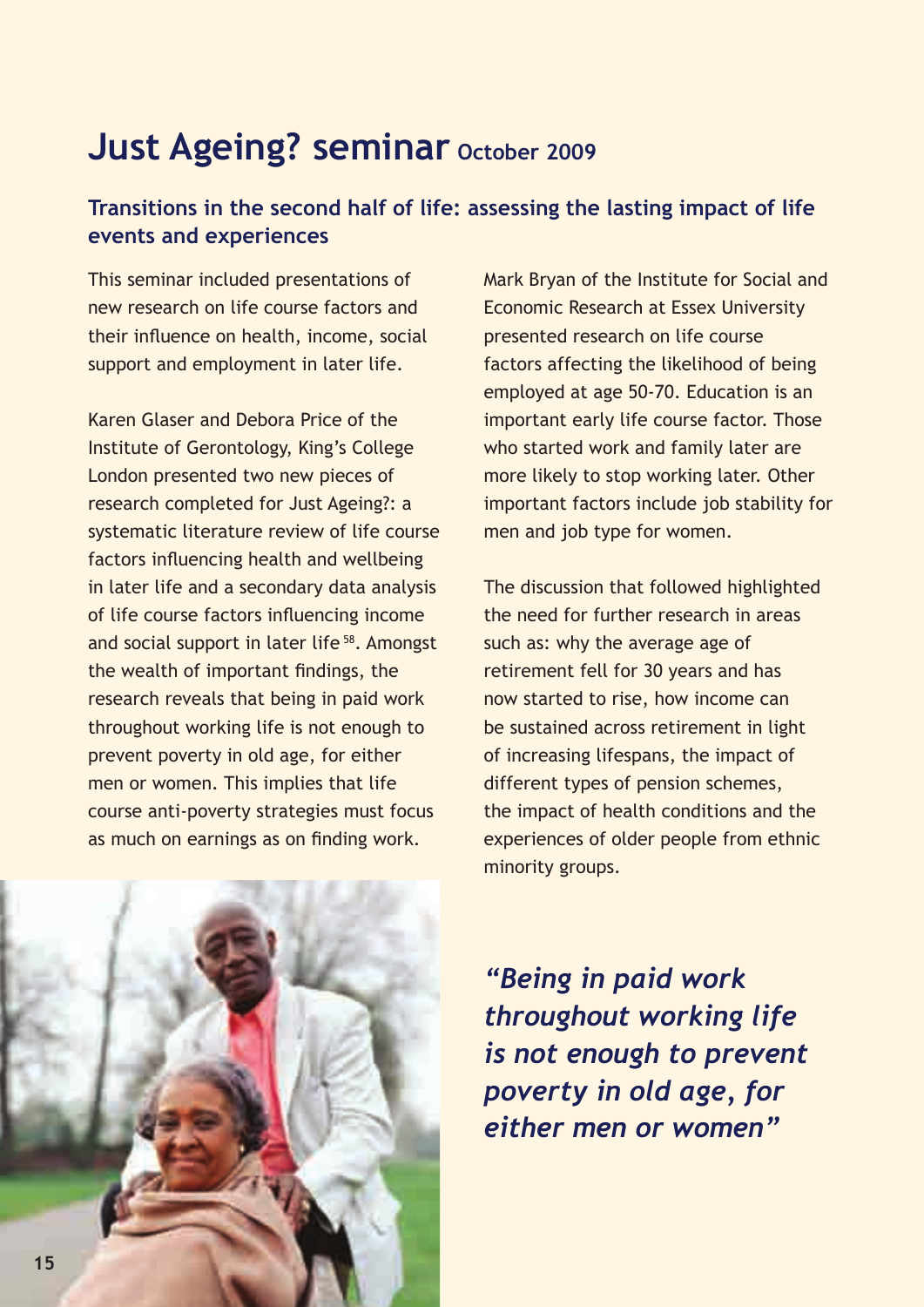### **Lifestyle**

The Just Ageing? seminars heard that healthy lifestyle behaviours – such as a good diet and regular exercise – are important for healthy ageing. They help protect against age-related frailty and cognitive impairment and disease, and enhance the body's natural mechanisms for protection and repair <sup>59</sup>.

Poor diet (for example, excess saturated fats, excess sugar, lack of fresh fruits and vegetables), physical inactivity and an unhealthy lifestyle involving smoking, alcohol use and drug use help speed up the process of ageing. People from low socio-economic backgrounds are often more likely to engage in these unhealthy behaviours<sup>60</sup>.

Government policy seeks to share the burden of responsibility between the state and individuals, putting more power into people's hands. Public health education and social marketing campaigns seek to change people's behaviours. Just Ageing? seminar participants highlighted the need to ensure that this emphasis on information and advice does not miss out some older people, for example those with low levels of education or those who do not speak English as their first language. As more is done to help people help themselves, more attention must be paid to ensure that these interventions do not increase inequality within each age cohort.

#### **Perceptions of ageing**

The Just Ageing? seminar participants consistently referred to the importance of incorrect perceptions of our own health and longevity as an important issue. Although people are starting to become more aware of the fact that we are all living longer, they still tend to be pessimistic when it comes to their own lives. They underestimate how long they will live, or how healthy they will be, or what quality of life they will have.

These incorrect perceptions are important because they can skew the decisions that people make about when to stop work, whether to defer their pension, how to use their time in retirement, where to live, who to live with, and so on. The answers to these questions vary depending on whether the person thinks they have ten or 30 healthy years left to live.

The challenge here is to convince people that they are going to live longer than they think, as this will affect every aspect of planning for later life. Just Ageing? seminar participants suggested that shifting pessimistic attitudes among young and old would be equally challenging. The Just Ageing? research suggested that people with higher levels of education may be better equipped to deal with the challenges of ageing than people with lower levels of education 61. Other research has shown that positive attitudes to ageing may have a direct effect on longevity, so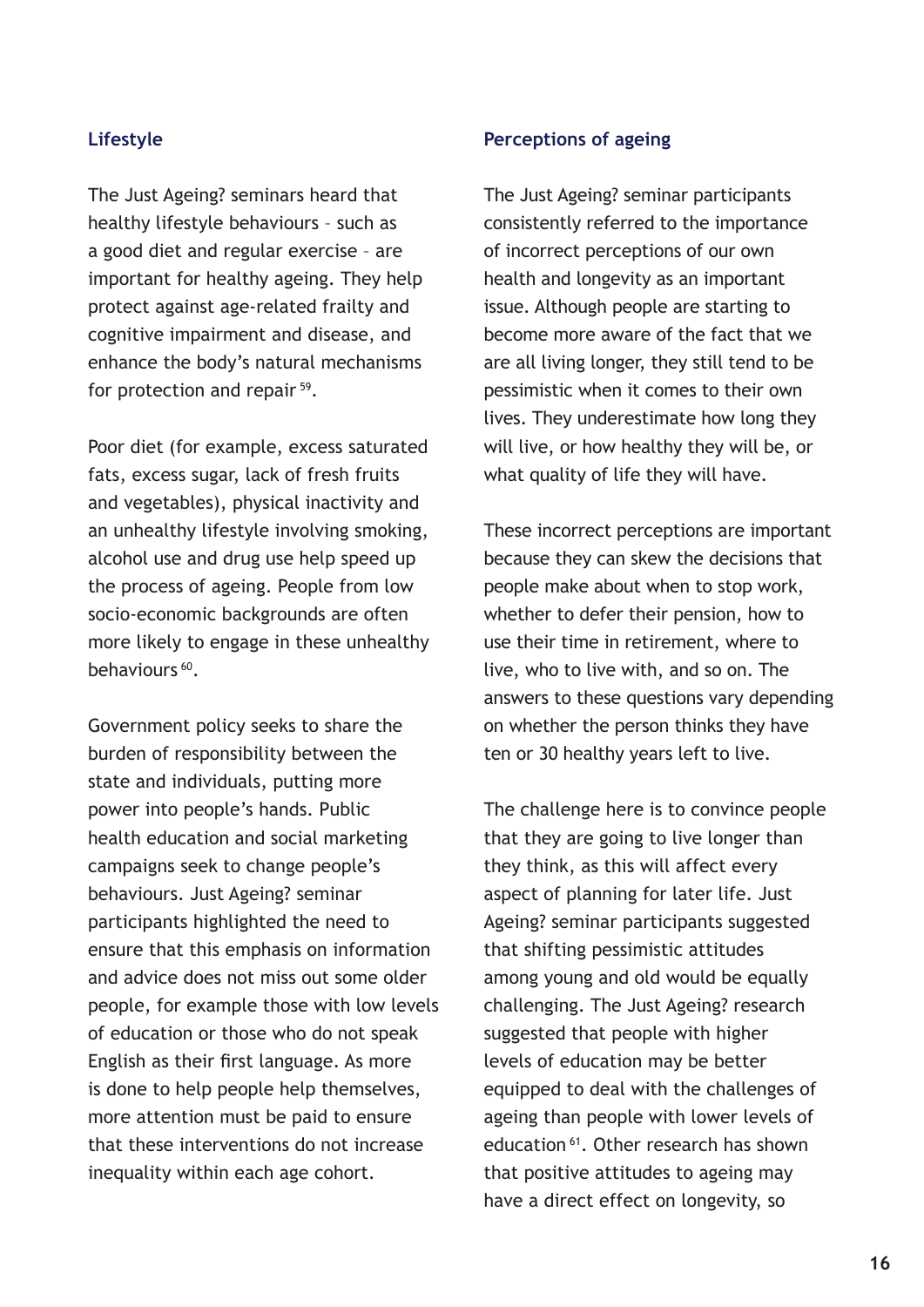attitudes could potentially exacerbate existing inequalities between people with different levels of education. Positive messages need to be reinforced throughout life and to people of all backgrounds. The relationship between attitudes and inequality will need further attention.

### **4.3 Later life course factors**

Early life factors are important, but Just Ageing? research also shows that the greatest influence on outcomes in later life comes from a person's current circumstances. Lifetime experiences matter, but so does the 'here and now', which we can try to change. This section focuses on later working life and retirement, disability and ill health, widowhood and use of public services in later life<sup>62</sup>.

#### **Later working life and retirement**

The Just Ageing? research confirms that people who retire at an early age are more likely to have poorer physical and mental health in later life.

Forced retirement is caused by health problems and age discriminatory employment practices, which still persist with the Default Retirement Age (DRA). Interestingly, the research shows that early involuntary retirement does not have an independent effect on poverty in later life, once other factors (such as occupation and education) are taken into account<sup>63</sup>. Nevertheless, there was strong consensus from seminar participants that the DRA reflects one of the greatest inequalities affecting older people today, and that it should be raised or scrapped altogether when the government reviews it in 2010.

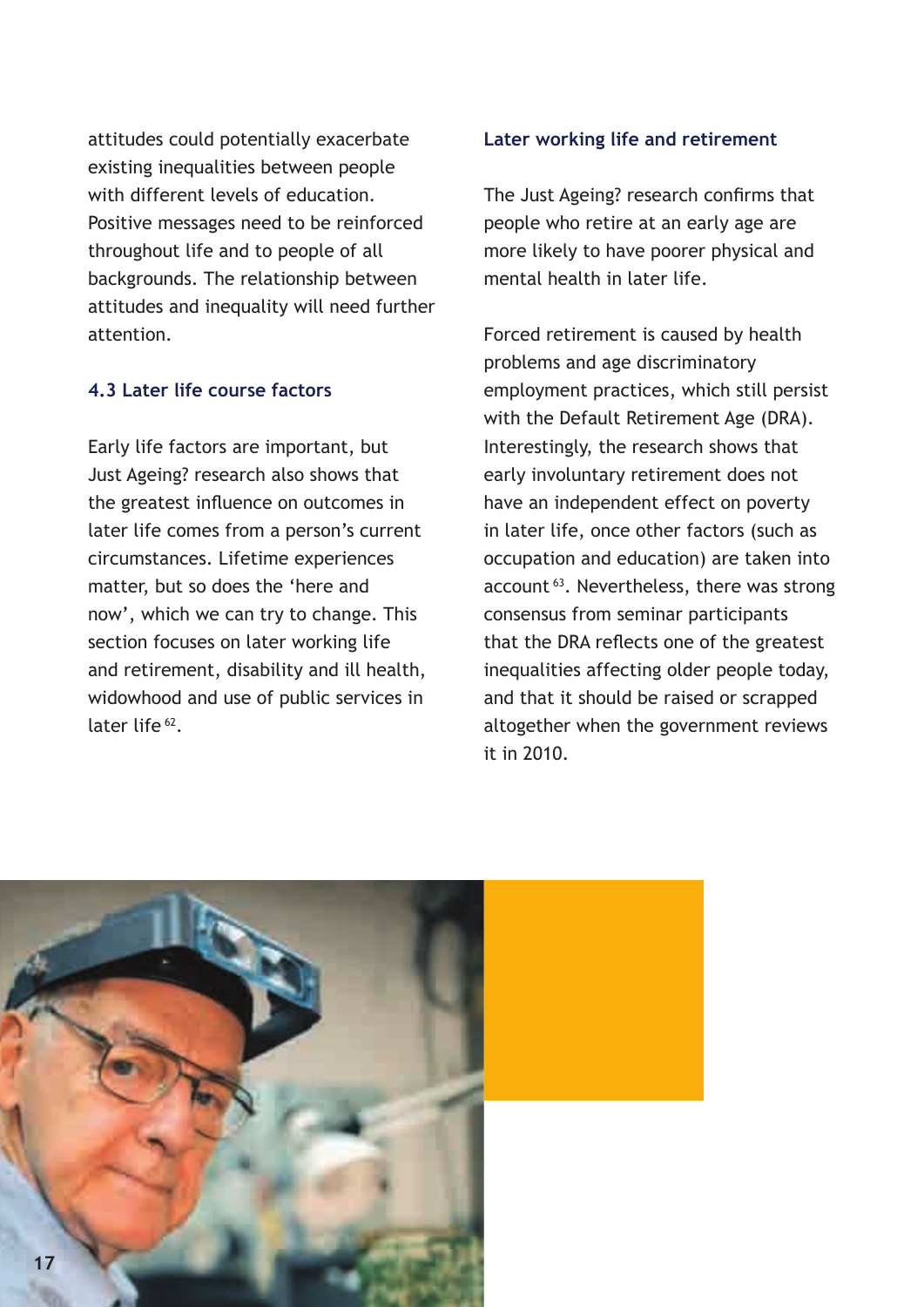### **Just Ageing? seminar October 2009**

### **Employment and contributions: the changing patterns and needs of working lives**

Professor Ray Barrell of the National Institute of Economic and Social Research discussed the macroeconomic implications of extending working lives, in light of the current fiscal crisis. Enabling people to work for longer is the only sensible way forward. The alternatives are to cut public spending and destroy public services, or raise income taxes to unprecedented levels, both of which would be politically unpopular and have devastating effects on current and future generations.

Chris Ball of the The Age and Employment Network (TAEN) presented research on the challenges faced by older job-seekers. These include misconceptions about people's abilities in later life and recruitment processes that favour qualifications over skills and experience. Age discrimination is at the root of these problems.

Michael Rubenstein of the Equal Opportunities Review outlined recent case law relating to age discrimination in employment and training. Around 3,000 age discrimination claims were filed in 2008, on issues such as age limits for recruitment or retention, redundancy arrangements and the Default Retirement Age. More cases are needed to reach a tipping point where the costs to employers of discriminating outweigh the costs of not discriminating.

Sheila Wild of the Equality and Human Rights Commission commented on the dynamics of various recessions since the 1980s. Rather than thinking of downturns as a contest between older and younger workers, we should take steps to ensure that everyone has the skills they need to do the job they want to do (and that the economy needs them to do). A life course approach to acquiring and maintaining skills would protect workers of all ages when the next recession comes along.

The discussion that followed focused on how to distribute finite resources among different groups of people, what kind of work older people want, how to influence employers, the link (or lack thereof) between retirement and pension ages, and the role of the market.

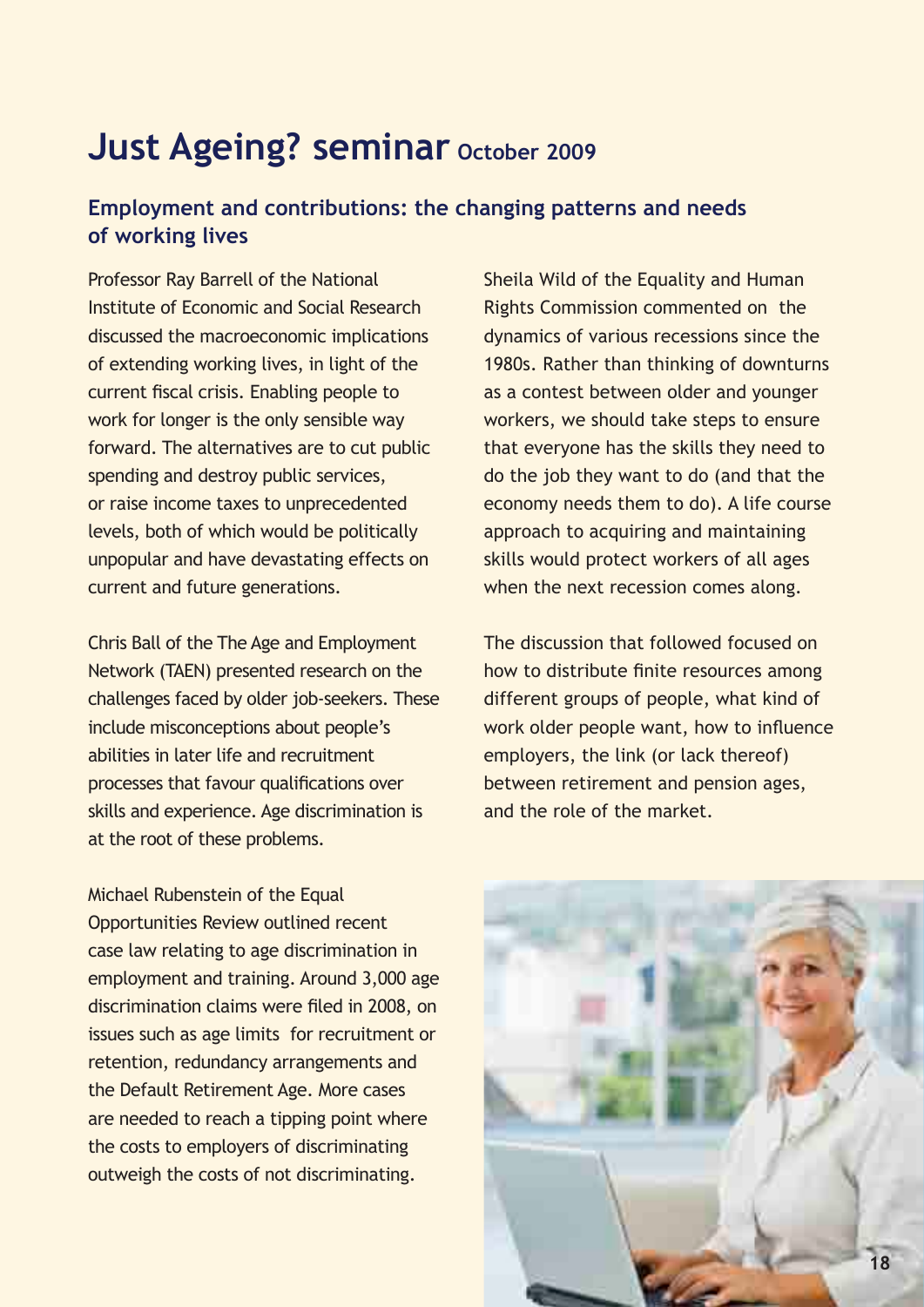### **Disability and ill health**

The Just Ageing? research confirms that poor general health is closely associated with being financially poor in later life <sup>64</sup>. Poor health is also associated with social isolation in later life, especially for men <sup>65</sup>.

#### **Widowhood**

The Just Ageing? findings on widowhood are similar to those on divorce <sup>66</sup>.

Men who are widowed tend to die earlier than men who have not been widowed 67. Women who are widowed are more likely to be poor when they are older, even after other factors have been taken into account 68.

The evidence on the effect of widowhood on social support in later life is mixed, with some suggestion that women who are widowed being less likely than those who have not been widowed to be socially isolated in later life<sup>69</sup>. Other research shows that widowhood, especially for men, is associated with loss of social support in later life  $\frac{70}{10}$ . The effect of widowhood on the chances of being employed in later life is not known<sup>71</sup>.

#### **Use of public services**

Public services play an important part in shaping the distribution of resources, especially for older people, who are the main users of many public services. Services may narrow gaps but there is also a risk that they will widen inequalities among older people.

Just Ageing? research shows evidence of socio-economic inequalities in older people's access to and use of public services 72.

Older people from lower income groups are disadvantaged in their use of specific health services; they have lower rates of mammogram uptake, flu vaccinations, eye examinations, dentistry, heart surgery and diabetes care. The current social care system is inadequate for everyone, but older people from middle-income groups are worst off because of the effects of means testing. There are insufficient studies of inequalities in other areas such as housing and transport.

This is fertile ground for future research. The secondary effects of inequalities in the use of public services must also be explored. Do they lead to wider inequality between different groups of older people, for example by enabling higher income groups to stay healthy and keep working? We need more studies to fill gaps in the evidence base and our understanding of the issues.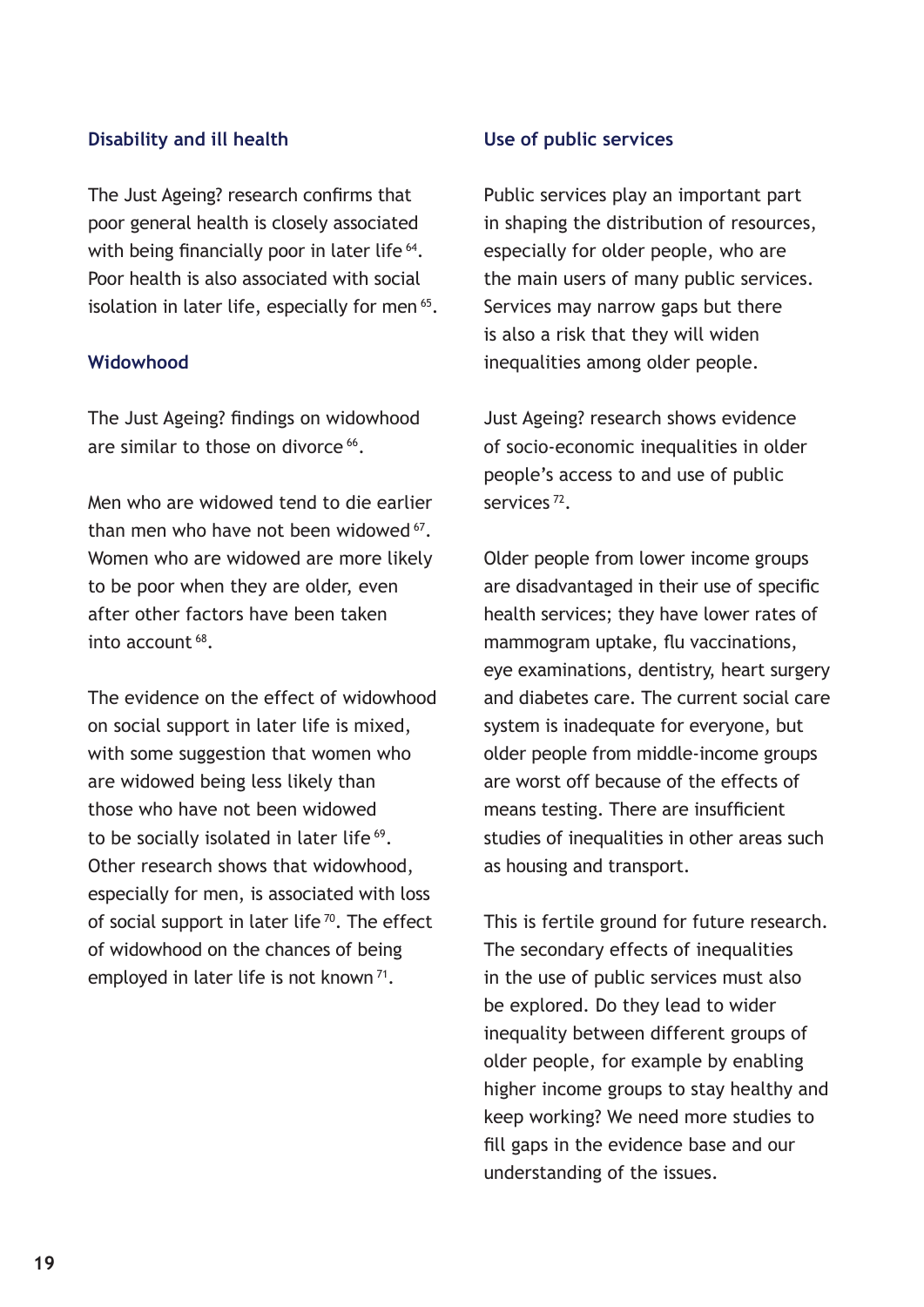### **Just Ageing? seminar July 2009**

### **Public services: the dual challenge of tackling discrimination and meeting needs**

This seminar focused on the role of public services in tackling inequality over the life course.

Andrew Harrop of Age Concern and Help the Aged presented new research showing that older people from lower socio-economic groups are disadvantaged in their access to and use of public services, particularly health services. The research also found that middleincome groups are the worst off under the current social care system. There has been very little research in other areas such as housing and transport. More research, and a clear direction for future public policy, is needed.

Chris Sherwood of NESTA's Public Services Innovation Lab argued that ageing is the most critical issue facing public services today. Incremental change will not deliver the results we need.

A radical redesign is required, with new models of engagement that will help people articulate their needs and make behavioural and lifestyle changes. The role of the state should be to create conditions to support innovation, rather than to provide everything.

Deborah Szebeko of thinkpublic provided case studies of work done with public service providers and users using 'co-design' as a method to develop innovative new services, such as the dementia adviser service now being piloted across the country.

The questions that followed focused on how we can ensure that discussions involve people of all ages and avoid an 'us' and 'them' feeling, how codesign differs from consultation, what innovative services in the workplace might look like and where the government should focus its resources.

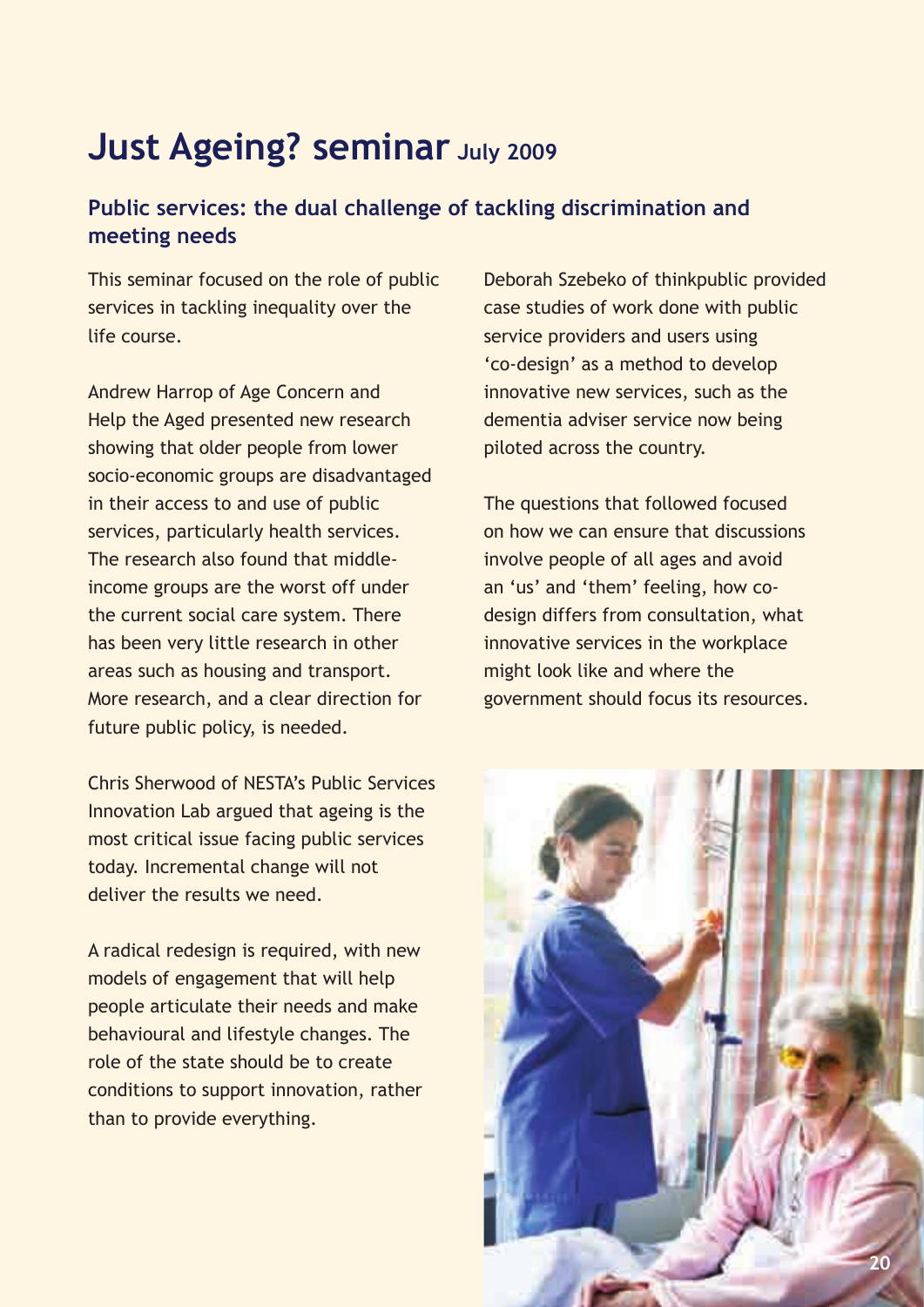05 Key insights and implications for policy

**The Just Ageing? findings offer new insights which we can use to start untangling the complicated relationships between earlier life course factors and unequal later life outcomes. The findings have major implications for policy. Eight insights emerging from the Just Ageing? research and seminars are outlined below.**

**n** We must improve our understanding **of the implications of increasing longevity**. The implications of increasing longevity are profound. We will need to start thinking about the course of our whole lives in new and completely different ways. This will require innovations both in how we think about our lives and how we live them – with the possibility of 50-year working lives, we need to reinvent how we lead mid life and how we will equip ourselves for old age. New approaches should be based on curiosity rather than fear of the unknown. But we must be mindful of inequality, as differential responses to rising longevity could widen existing gaps. Increasing longevity presents an opportunity to examine our current social structures and systems, and address the inequalities they produce.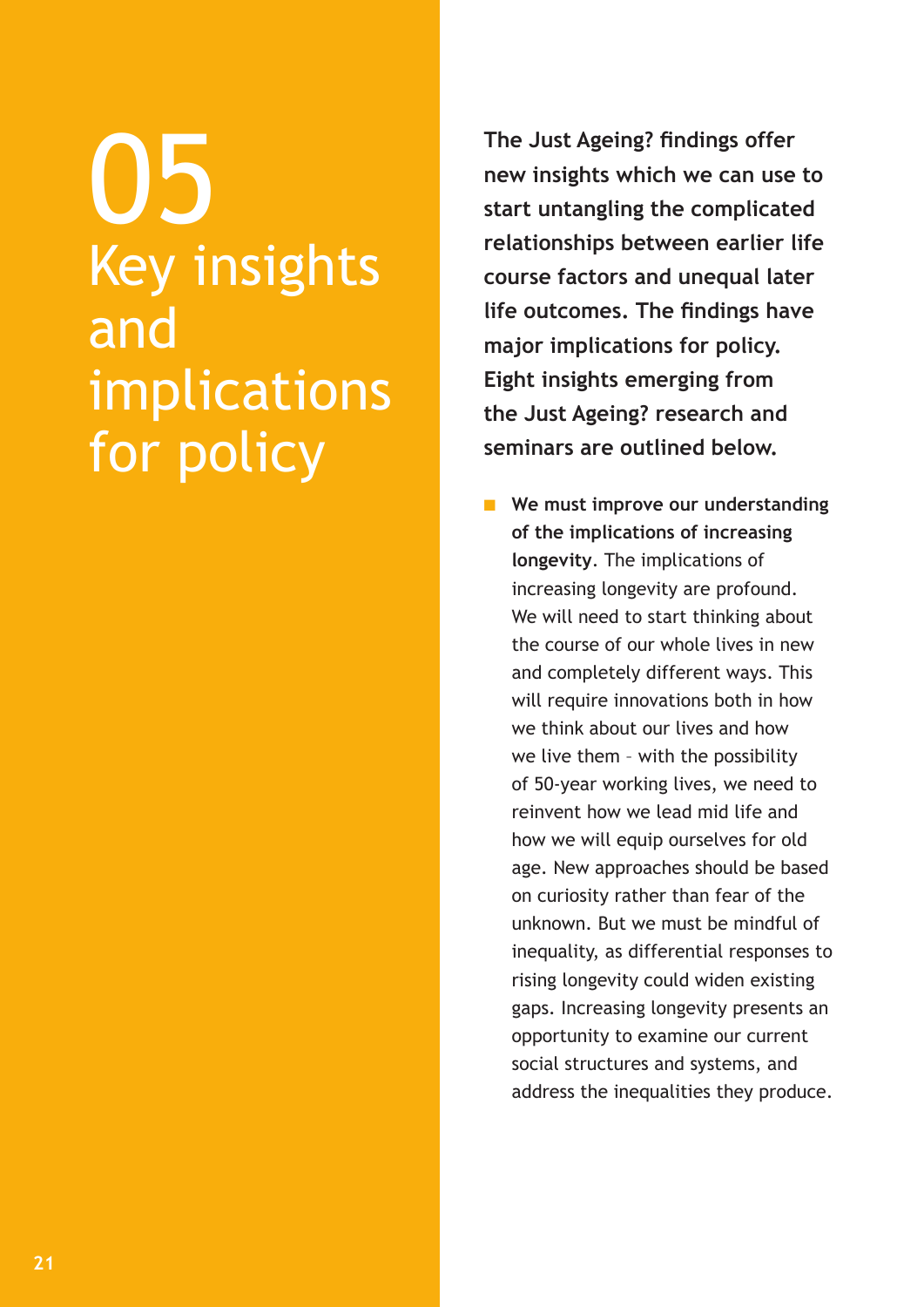**Notable 3 No Except We have some tough choices to make**. At the second Just Ageing? seminar on public services, there was considerable discussion about the need for clear principles to guide the deployment and use of resources. The longevity challenge requires a long-term approach, but Just Ageing? participants expressed concern that policymakers are playing to a shortterm agenda rather than planning for the long term. Similarly Government needs to take the lead in ensuring that new and emerging systems and structures put in place will create more equality, not inequality. This has implications ranging from the geographic allocation of public expenditure to the ways in which policy makers seek to influence behaviours and attitudes.

**n** We must fill the gaps in our **knowledge**. In order to make the right choices, we need to fill the gaps in our knowledge. The Just Ageing? research found a weaker than expected association between certain commonly researched life course events and outcomes in later life. More research is needed on less commonly researched life course events such as becoming a carer or grandparent, losing one's savings or pension, receiving an inheritance, and moving home or abroad. The causes of social isolation and the impacts of inequality in public services in later life also need more attention.



**n** We must move away from simplistic **arguments**. Policies that pit age groups or generations against each other, where gains for one group necessarily mean losses for another, are unhelpful. A more holistic perspective on issues that affect people of all ages is needed. The question should be: how can we create a better system that will meet everyone's needs and aspirations, for today and tomorrow? During the fourth Just Ageing? seminar on employment and contributions, there was a consensus that the key question was not: "Should we focus our limited resources on younger workers or older workers?" but: "How can we grow the economy to ensure that everyone has the skills they need to do the work they want to do for as long as they want to do it and that the economy needs them to do?". This broader view is the one we need to take forward as we consider difficult questions in relation to employment and other areas of economic and social growth.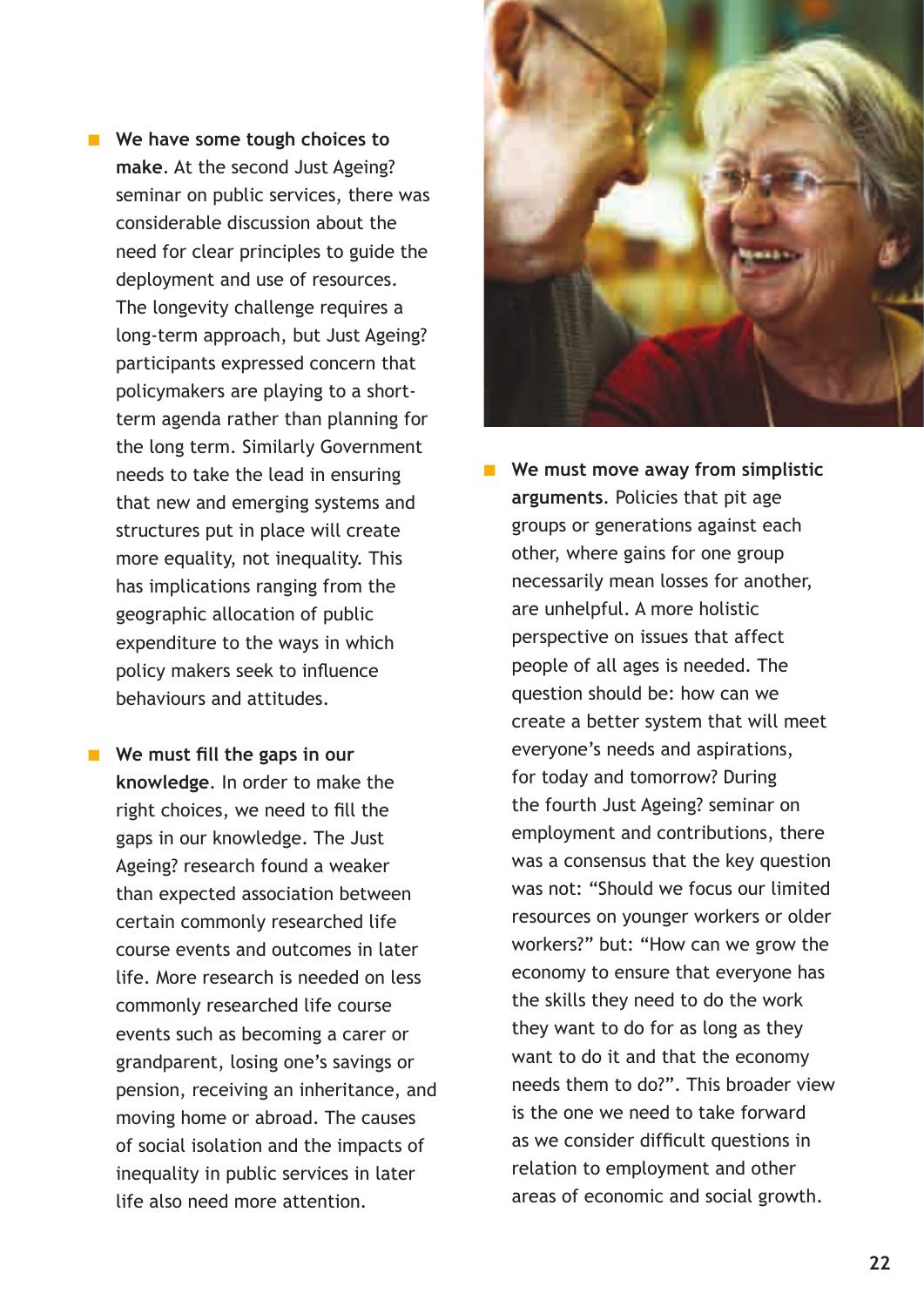- **Notable 10 Increase the voices of older and younger people**. Moving away from simplistic arguments and policies will require mature public debate about what is appropriate for each generation and at each life stage. The Just Ageing? research suggests that such debate should be based on the views of people of all ages. But within each age cohort, the voices of people from every background must be heard, not just the most articulate and advantaged. New mechanisms for equitable co-production and engagement, such as those described in the second Just Ageing? seminar on public services, will be key.
- **n** We must increase trust in the **system**. Lack of trust in the system was raised in numerous Just Ageing? seminars. Seminar participants noted that lack of trust among individuals can lead to poor decisions that have a negative impact on outcomes in later life. Trust in the system is necessary for policies to have their intended effects, across different social groups. When the aim is to improve people's lives over the long term, a clear and steady policy direction is needed.
- **n** We need to pay more attention **to unpaid carers**. Just Ageing? participants raised this in nearly every seminar. The positive and negative effects of being a carer must be included in future studies of life course influences on outcomes in later life. It is necessary to give more attention to the impact of changing life patterns on caring roles and their subsequent impact on outcomes in later life. One of the biggest challenges will be related to expectations both of, and for, women. Societal expectations of women as carers are changing, although perhaps not as quickly as women's expectations for themselves. Men's behaviour and expectations are also changing, and all of these vary across different class and ethnic groups.
- **n** We must beware of unintended **consequences**. Actions intended to improve outcomes in later life must take account of the implications for equality. We must be vigilant of measures that unintentionally widen inequality as a consequence of differential responses to populationwide interventions. Policies that may unwittingly lead to intergenerational tension must be identified; for example, should we allow free travel for people over 60 who are still working while younger people with student debts and lower wages must pay for travel?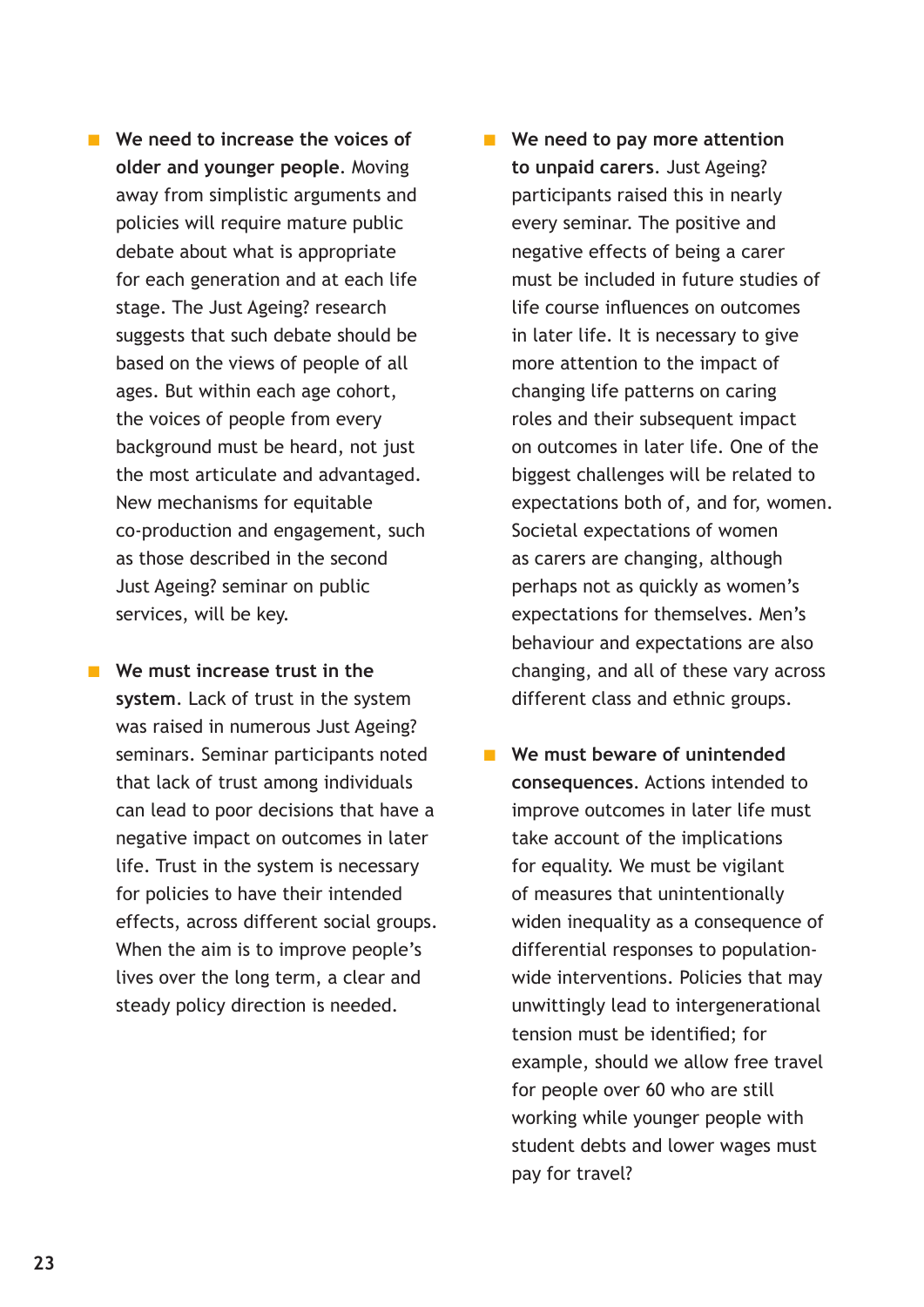Initiatives to extend working lives illustrate these pitfalls. The fourth Just Ageing? seminar on employment and contributions in later life highlighted emerging markets for services targeted at new generations of older people who are already thinking more creatively about how they would like to transition out of work. Examples include services that would help people make choices earlier, help people prepare in new and different ways for an extended old age, or offer quality alternatives to paid work. Such services must be designed and developed with equality of different groups of older people in mind. Indeed, there are inequalities built into the assumption that older people should be supported to keep working and that retirement is a choice.



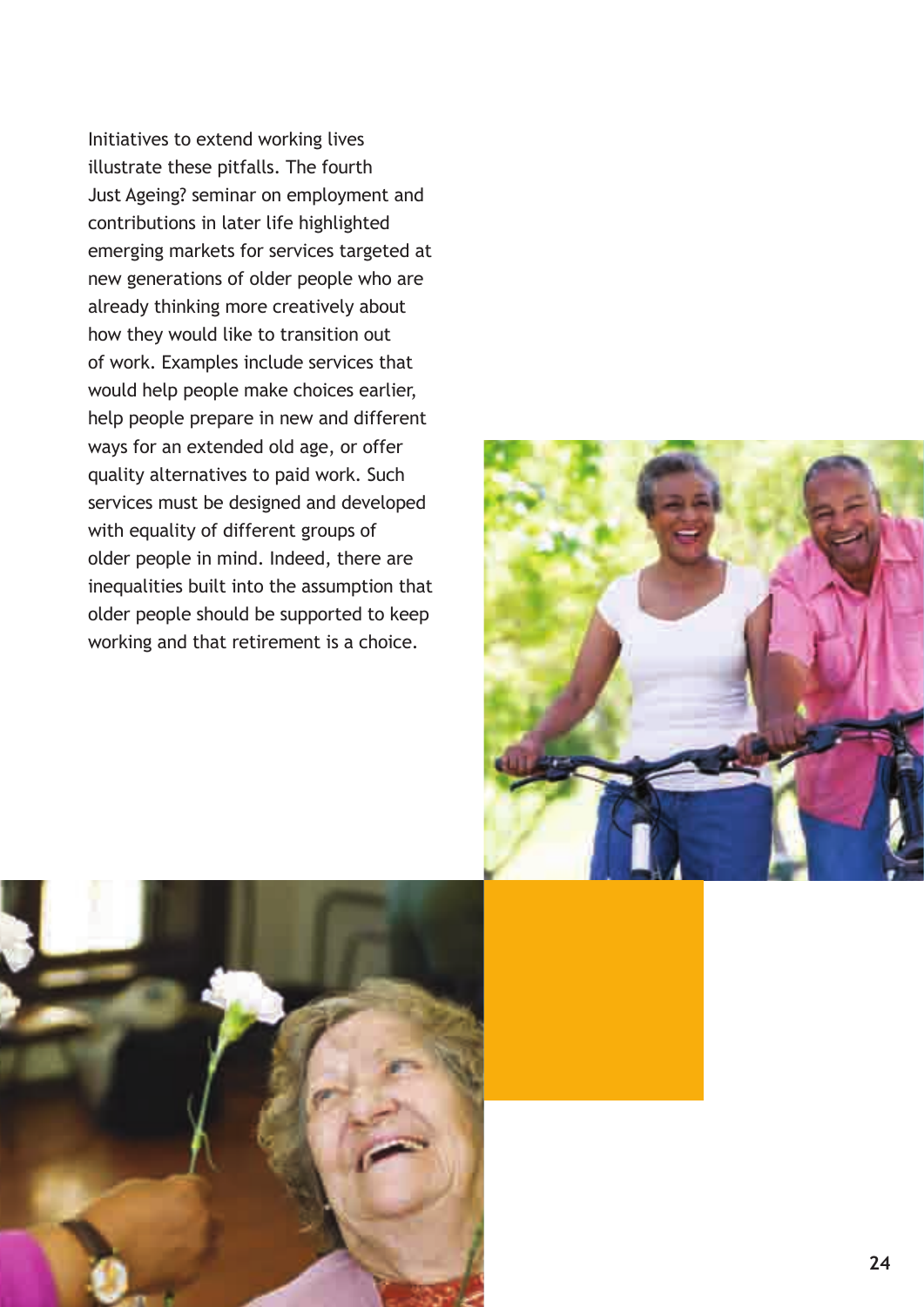06 Achieving more equal outcomes in later life - the next steps

**Equality does not happen of its own accord. Leadership is needed. The Equality and Human Rights Commission and Age Concern and Help the Aged suggest that the following actions will help to create a robust policy framework for equality and the life course.**

### **Together we will:**

- **n** Challenge decision-makers in **the public, private and voluntary sectors**. The learning from Just Ageing? will be shared broadly and services will be pressed to re-think their approach to ageing and equality.
- **n** Review progress in 18 months. Just Ageing? has been a time-limited programme. However, too often reports gather dust on shelves so to ensure momentum is maintained, Age UK and the Equality and Human Rights Commission will come together in 18 months to review the impact of the programme.

### **The Equality and Human Rights Commission will:**

- **n** Research and gather evidence **to inform future policies**. The Commission will encourage others to do the same which will contribute to the optimum choices being made.
- **n** Encourage the government and other **political leaders to take a life course**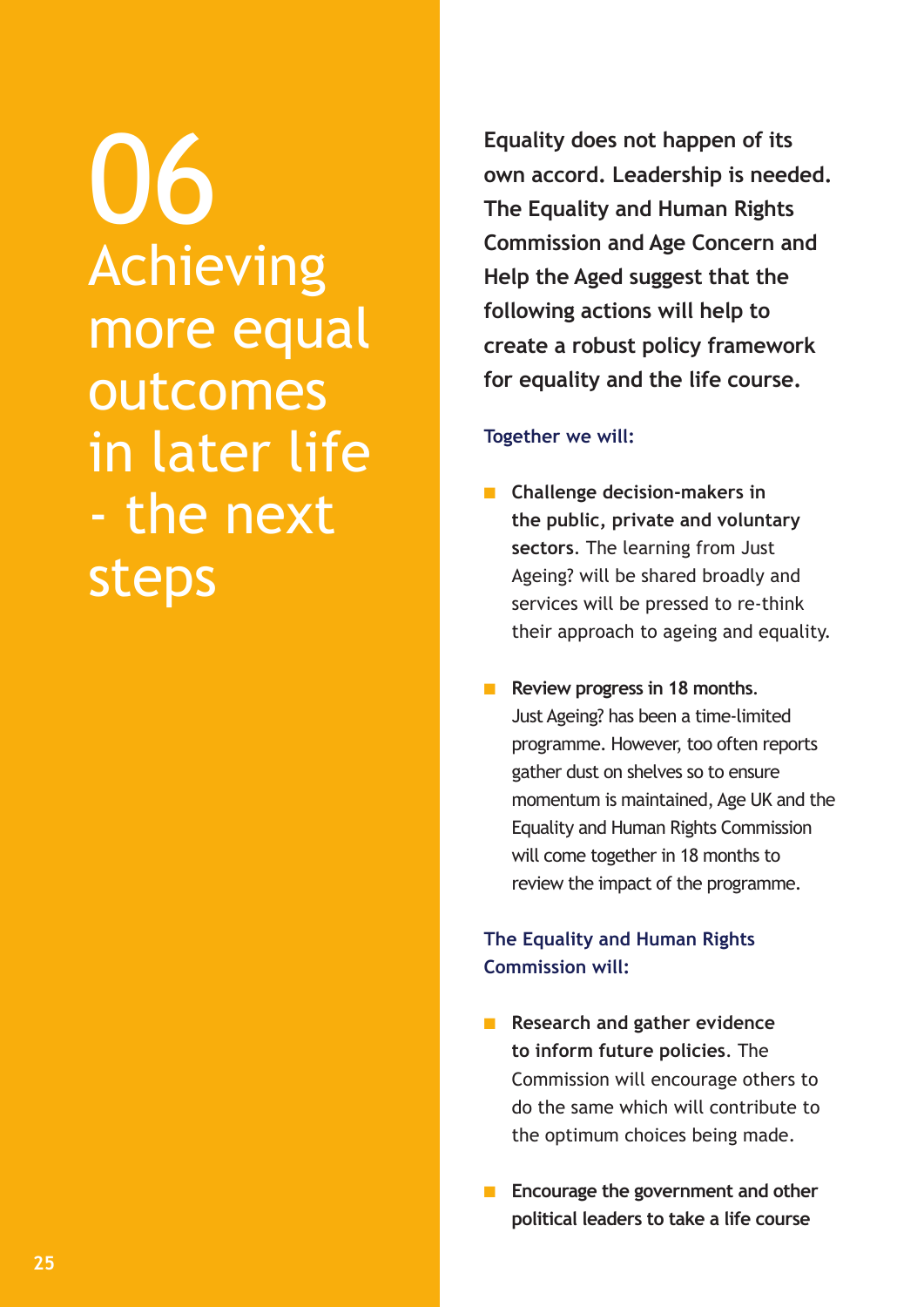**perspective to the challenges posed by increasing longevity**. The Commission will itself assume a leadership role in raising public awareness of the importance of equality over the life course, especially in respect of the importance of early and mid life interventions.

- **n** Work towards mainstreaming age **equality**. The Commission will help public authorities to mainstream age equality into the provision of public services and functions and enforce the public sector equality duties.
- **n** Work to improve policy and practice **in social care**. The Commission will work with others, particularly statutory public bodies, to change policy and practice in social care, improving key outcomes for people requiring care and support and their families.
- **n Report on progress**. The Commission will report on progress via its annual report and Triennial Review as well as other publications.

#### **As Age UK, the new charity will:**

**n** Work to close income inequalities in **later life by improving the pension and benefits system**. The charity will double the number of people reached through information and advice services to increase the take-up of benefits and will press Government to halve pensioner poverty over the next decade, starting by introducing the automatic payment of means-tested benefits.

- **n** Tackle isolation and loneliness in later **life, drawing on the insights of the Just Ageing? research**. The charity is developing new services to tackle isolation and loneliness which will be rooted in the emerging understanding of who is at risk and what protective factors exist. New approaches will be evaluated to identify what works and public bodies will be pressed to respond to isolation as a key dimension of inequality and exclusion.
- **n** Fund research on social inequalities in **longevity and morbidity – prevention, causes and solutions**. Age Concern and Help the Aged is unique in funding research on ageing 'from cell to society'. The Research for Later Life programme will fund robust research with the potential to address health inequalities, particularly with respect to reducing the years people live with poor health and ensuring public services address inequality gaps.
- **n** Support people towards the end of **their working lives, both to help their older relatives and to prepare for long, healthy later lives**. Age Concern and Help the Aged's information and advice services will be the first port of call for people of all ages supporting older family members. The charity's work on transitions into old age currently includes action to help low income groups get more out of pension annuities. This comprises pressure for regulatory reform and in 2010 a new Age Concern and Help the Aged product to address market failure.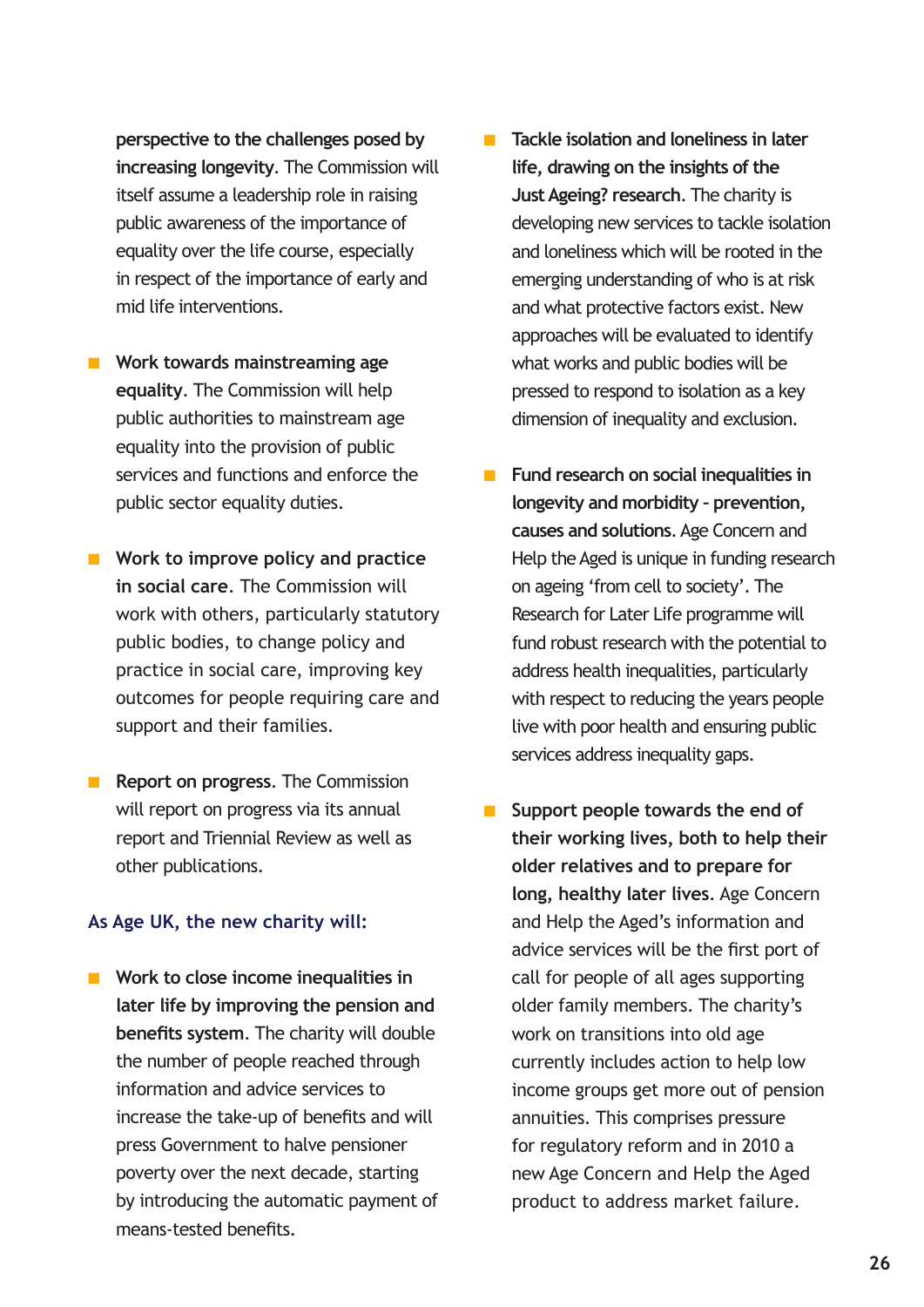### **Appendix A:**

### **Advisory Board members**

Sarah Harper Director, Oxford Institute of Ageing

Andrew Harrop Director of Policy and Public Affairs, Age UK (Age Concern and Help the Aged)

Donald Hirsch Head of Income Studies, Loughborough University

Richard Reeves Director, Demos

Philippa Stroud Director, Centre of Social Justice

Sheila Wild Head of Earnings and Age Inequalities, Equality and Human Rights Commission



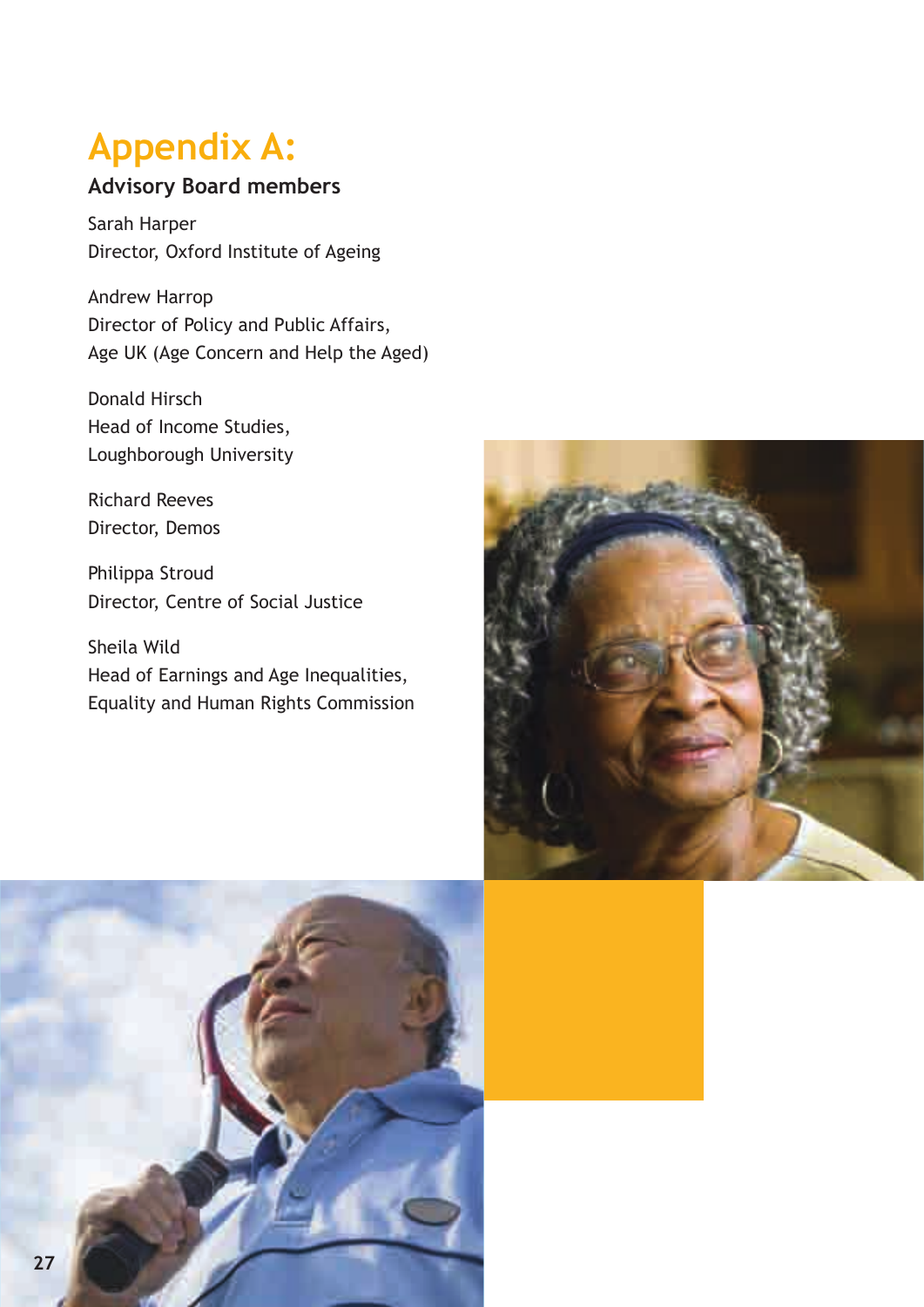### **Appendix B:**

### **List of Just Ageing? seminars**

### **Equality and the life course: Examining the future of ageing June 2009**

Our first seminar challenged our attitudes about ageing. It examined our assumptions about the physiological and social experience of ageing and drew out the implications of this for different demographic groups in the context of current political, social and economic change.

### **Public services: The dual challenge of tackling discrimination and meeting needs July 2009**

This seminar profiled new research on service inequalities in old age. It examined the prevalence and nature of inequalities in the use of services among different groups of older people, and explored the implications of these inequalities and discrimination for government strategy.

### **Intergenerational equity: Is age the new dividing line? September 2009**

Increasing longevity has been accompanied by new debates about intergenerational equity (fairness in the relationships between generations). This seminar presented a new think piece on the issues and examined the assumptions and beliefs that drive the division of resources between generations at both the societal and familial levels.

### **Employment and contributions: The changing patterns and needs of working lives October 2009**

As people live longer, the extension of working life is becoming increasingly important for labour supply, healthy retirement, and sustainable pensions and tax revenues. This seminar debated the major challenges that our society faces, the experiences of older workers, and the changes that are taking place in the labour market profile.

### **Transitions in the second half of life: Assessing the lasting impact of life events and experiences October 2009**

Inequality and disadvantage may be driven by mid or later life events, such as separation or divorce, bereavement, taking on a caring role or becoming less physically active. This seminar drew on new research to examine the impact of trigger events and lifetime experiences on inequalities and disadvantage in later life.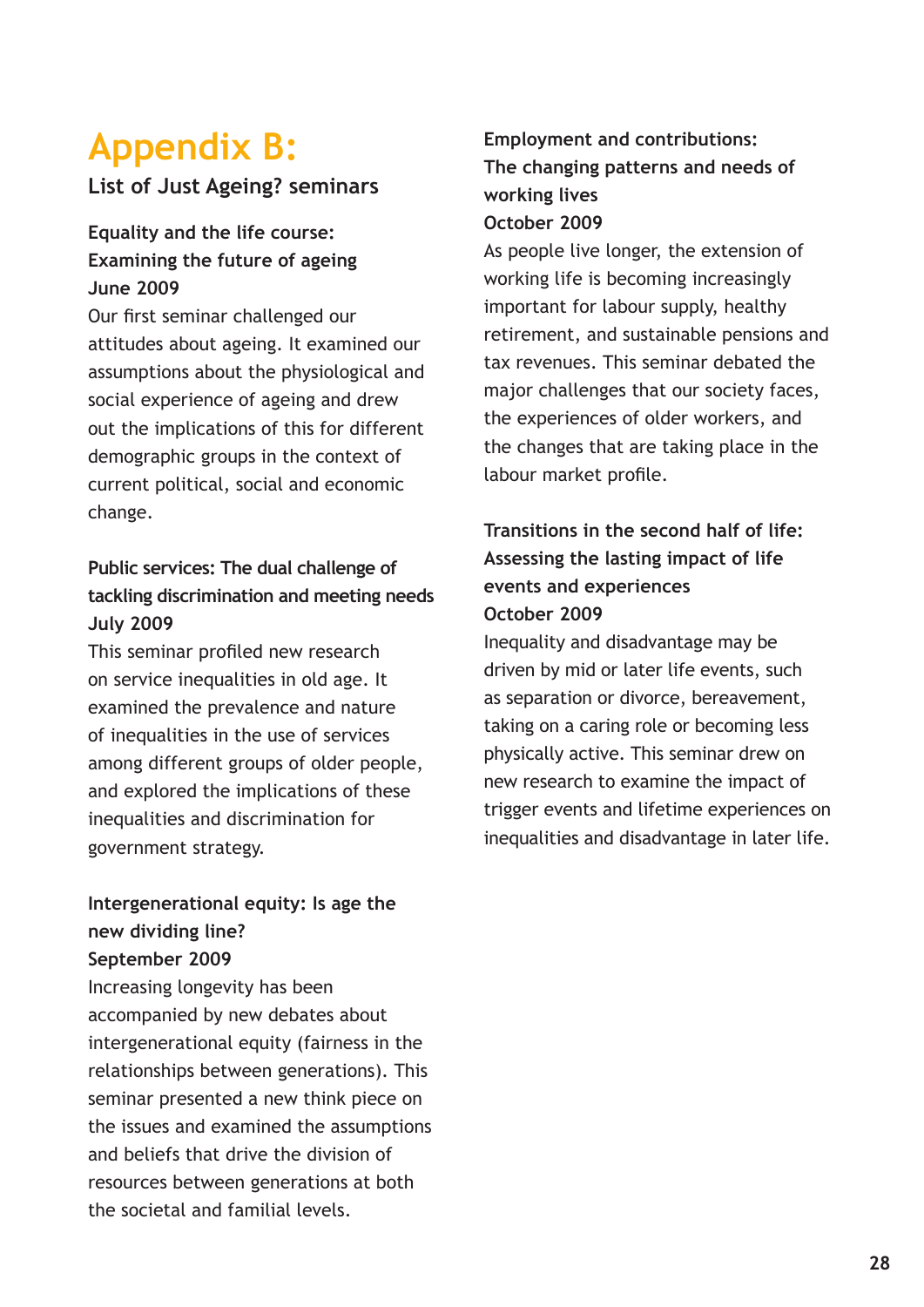### **Endnotes**

1 Age UK from Spring 2010.

2 Glaser, K. et al. (2009) Life course influences on health and well-being in later life: a review.

<sup>3</sup> Age Concern and Help the Aged (2009) Socio-economic inequalities in older people's access to and use of public services.

4 Glaser, K. et al. (2009) Life course influences on poverty and social isolation in later life: a secondary analysis.

5 Piachaud, D., Macnicol, D. and Lewis, J. (2009) A think piece on intergenerational equity.

6 HM Treasury (2003) Long-term public finance report: Fiscal sustainability with an ageing population.

<sup>7</sup> Age Concern and Help the Aged (2009) One voice: Shaping our ageing society.

8 Oeppen, J. and Vaupel, J. (2002) cited in Kirkwood, T. (2009) 'The future of ageing: Presentation at Just Ageing? seminar on 23 June 2009'.

<sup>9</sup> HM Government (2009) Building a society for all ages.

10 University of Chicago study, cited in Kirkwood, T. (2009) 'The future of ageing: Presentation at Just Ageing? seminar on 23 June 2009'.

11 Wilkinson, R. and Pickett, K. (2009) The spirit level: Why more equal societies almost always do better.

12 Scharf, T. (2009) 'Too tight to mention: unequal income in older age', in Cann, P. and Dean, M. (eds) Unequal ageing: The untold story of exclusion in old age.

13 Institute for Fiscal Studies (2009) cited in Glaser, K. et al. (2009) Life course influences on health and well-being in later life: a review.

14 Scharf, T. (2009) 'Too tight to mention: unequal income in older age', in Cann, P. and Dean, M. (eds) Unequal ageing: The untold story of exclusion in old age.

15 Barnard, A. (2009) 'Effects of taxes and benefits on household income 2007/08', Economic & Labour Market Review 3(8): 56-66. Available at www.statistics.gov.uk/ CCI/article.asp?ID=2265&Pos=1&ColRank= 1&Rank=224 [accessed 2 December 2009].

16 Bardasi, E. et al. (2002) 'Retirement and the income of older people: A British perspective', Ageing & Society 22(2): 131-59.

17 Office for National Statistics (2008) cited in Glaser, K. et al. (2009) Life course influences on health and wellbeing in later life: a review.

18 Piachaud, D., Macnicol, D. and Lewis, J. (2009) A think piece on intergenerational equity.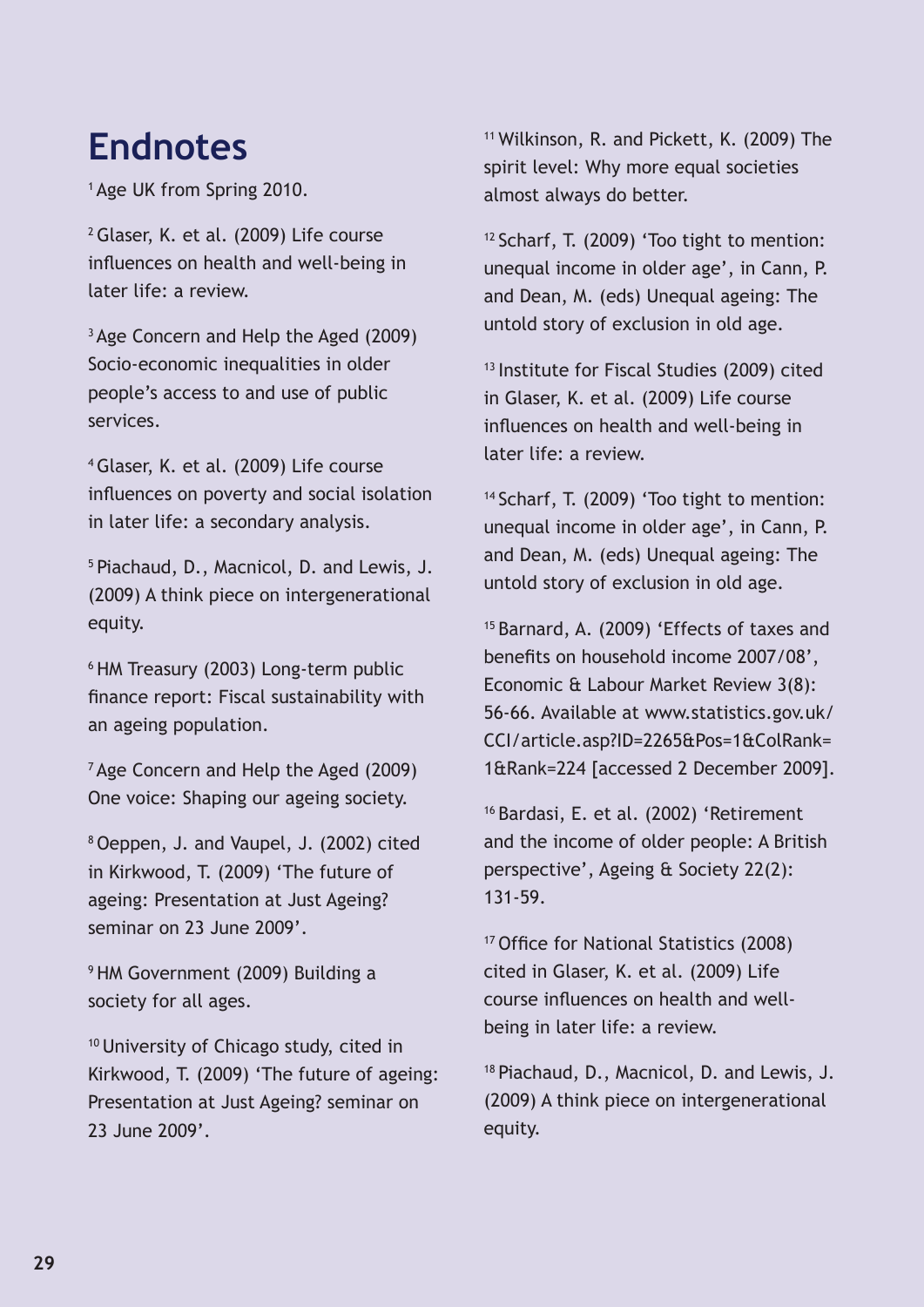19 Kirkwood, T. (2009) The future of ageing: Paper for Just Ageing? seminar 23 June 2009.

<sup>20</sup> These categories are based on current conceptions of the life course. Therefore 'early life' includes family background, education, whether a person ever married and whether a person ever had children; 'mid life' includes occupation and whether a person ever divorced; and 'later life' includes later life employment and retirement, and whether a person was ever widowed. With increasing longevity and increasing diversity, these markers will be highly subject to change but we maintain them for the purposes of this paper.

21 Glaser, K. et al. (2009) Life course influences on health and well-being in later life: a review, p 28-29.

22 Glaser, K. et al. (2009) Life course influences on poverty and social isolation in later life: a secondary analysis, p 30-31.

<sup>23</sup> Bryan, M. (2009) Life-course events and later-life employment: Presentation at Just Ageing? seminar 28 October 2009.

<sup>24</sup> Glaser, K. et al. (2009) Life course influences on health and well-being in later life: a review, p 30.

<sup>25</sup> Glaser, K. et al. (2009) Life course influences on health and well-being in later life: a review, p 16-17.

26 Glaser, K. et al. (2009) Life course influences on health and well-being in later life: a review, p 44.

27 Glaser, K. et al. (2009) Life course influences on health and well-being in later life: a review, p 17, 30-32, 47.

28 Bryan, M. (2009) Life-course events and later-life employment: Presentation at Just Ageing? seminar 28 October 2009.

29 Glaser, K. et al. (2009) Life course influences on health and well-being in later life: a review, p 52.

<sup>30</sup> Glaser, K. et al. (2009) Life course influences on poverty and social isolation in later life: a secondary analysis, p 24, 31.

<sup>31</sup> Glaser, K. et al. (2009) Life course influences on poverty and social isolation in later life: a secondary analysis, p 47.

<sup>32</sup> Bryan, M. (2009) Life-course events and later-life employment: Presentation at Just Ageing? seminar 28 October 2009.

<sup>33</sup> Glaser, K. et al. (2009) Life course influences on health and well-being in later life: a review, p 37.

<sup>34</sup> Glaser, K. et al. (2009) Life course influences on poverty and social isolation in later life: a secondary analysis, p 23.

<sup>35</sup> Glaser, K. et al. (2009) Life course influences on poverty and social isolation in later life: a secondary analysis, p 24.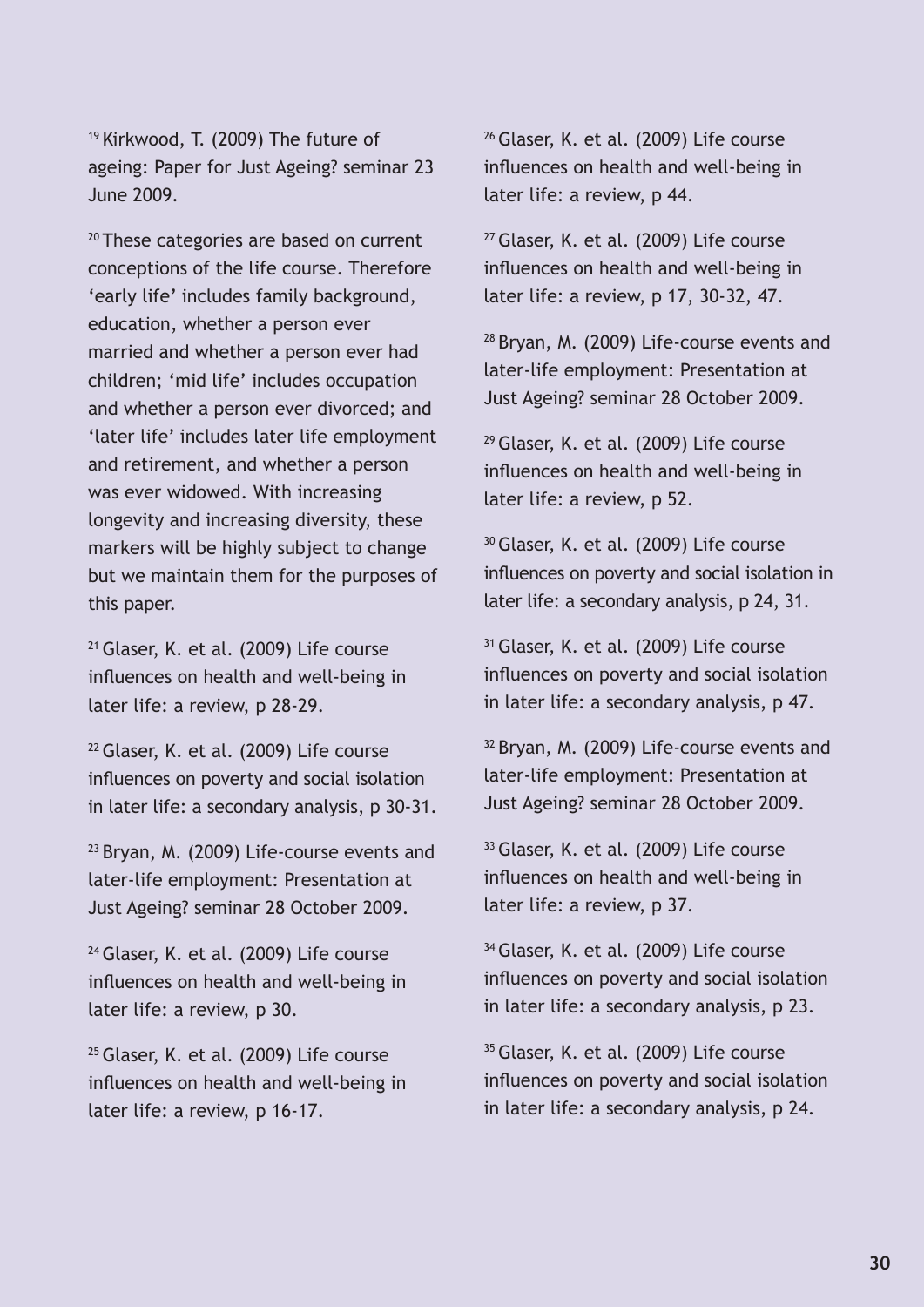36 Glaser, K. et al. (2009) Life course influences on health and well-being in later life: a review, p 50.

<sup>37</sup> Bryan, M. (2009) Life-course events and later-life employment: Presentation at Just Ageing? seminar 28 October 2009.

38 Glaser, K. et al. (2009) Life course influences on poverty and social isolation in later life: Secondary analysis of existing data sources.

39 Glaser, K. et al. (2009) Life course influences on health and well-being in later life: a review, p 38.

40 Glaser, K. et al. (2009) Life course influences on poverty and social isolation in later life: a secondary analysis, p 24.

41 Glaser, K. et al. (2009) Life course influences on health and well-being in later life: a review, p 23.

42 Glaser, K. et al. (2009) Life course influences on poverty and social isolation in later life: a secondary analysis, p 24-25.

43 Glaser, K. et al. (2009) Life course influences on health and well-being in later life: a review, p 49.

44 Bryan, M. (2009) Life-course events and later-life employment: Presentation at Just Ageing? seminar 28 October 2009.

45 Glaser, K. et al. (2009) Life course influences on poverty and social isolation in later life: a secondary analysis, p 23, 31.

46 Glaser, K. et al. (2009) Life course influences on health and well-being in later life: a review, p 43.

47 Glaser, K. et al. (2009) Life course influences on poverty and social isolation in later life: a secondary analysis, p 45.

48 Bryan, M. (2009) Life-course events and later-life employment: Presentation at Just Ageing? seminar 28 October 2009.

49 Glaser, K. et al. (2009) Life course influences on health and well-being in later life: a review, p 36-7.

50 Glaser, K. et al. (2009) Life course influences on poverty and social isolation in later life: a secondary analysis, p 22.

51 Glaser, K. et al. (2009) Life course influences on poverty and social isolation in later life: a secondary analysis, p 45.

52 Bryan, M. (2009) Life-course events and later-life employment: Presentation at Just Ageing? seminar 28 October 2009.

53 Glaser, K. et al. (2009) Life course influences on health and well-being in later life: a review, p 37.

54 Glaser, K. et al. (2009) Life course influences on poverty and social isolation in later life: a secondary analysis, p 26.

55 Glaser, K. et al. (2009) Life course influences on health and well-being in later life: a review, p 49.

56 Bryan, M. (2009) Life-course events and later-life employment: Presentation at Just Ageing? seminar 28 October 2009.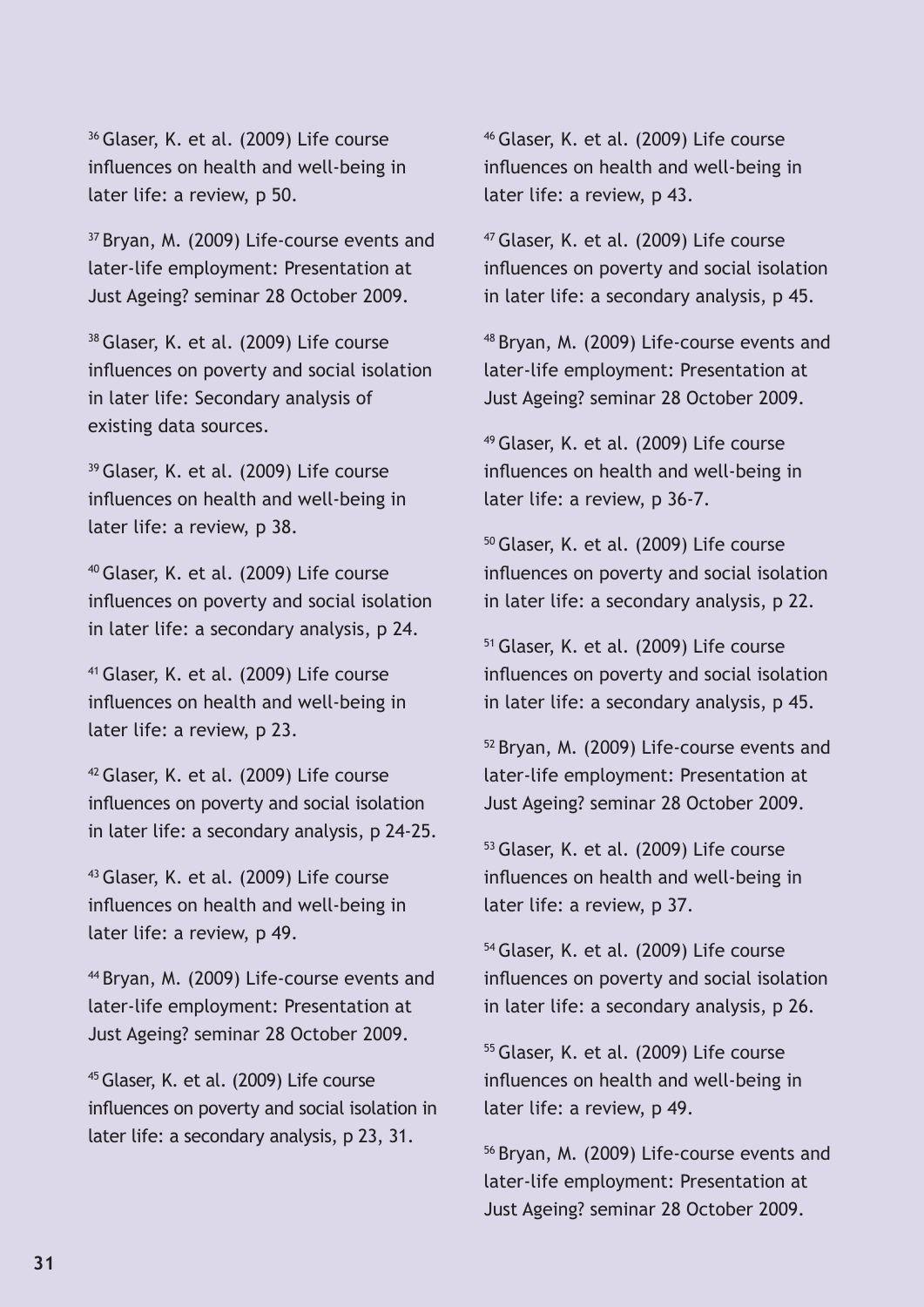57 Glaser, K. et al. (2009) Life course influences on health and well-being in later life: a review.

58 There has been considerable research on life course factors and how they impact on health in later life. There has been less research on the impact of life course factors on financial and social wellbeing in later life.

59 Kirkwood, T. (2009) The future of ageing: Paper for Just Ageing? seminar 23 June 2009.

60 Kirkwood, T. (2009) The future of ageing: Paper for Just Ageing? seminar 23 June 2009.

61 Levy, B.R. et al. (2002) Longevity Increased by Positive Self-Perceptions of Aging, Journal of Personality and Social Psychology 83: 261-70.

62 Glaser, K. et al. (2009) Life course influences on poverty and social isolation in later life: a secondary analysis.

63 Glaser, K. et al. (2009) Life course influences on poverty and social isolation in later life: a secondary analysis.

64 Glaser, K. et al. (2009) Life course influences on poverty and social isolation in later life: a secondary analysis, p 24.

65 Glaser, K. et al. (2009) Life course influences on poverty and social isolation in later life: a secondary analysis, p 45, 47.

66 Glaser, K. et al. (2009) Life course influences on poverty and social isolation in later life: a secondary analysis.

67 Glaser, K. et al. (2009) Life course influences on health and well-being in later life: a review, p 37.

68 Glaser, K. et al. (2009) Life course influences on poverty and social isolation in later life: a secondary analysis.

69 Glaser, K. et al. (2009) Life course influences on poverty and social isolation in later life: a secondary analysis, p 45.

70 Glaser, K. et al. (2009) Life course influences on health and well-being in later life: a review, p 49.

71 Bryan, M. (2009) Life-course events and later-life employment: Presentation at Just Ageing? seminar 28 October 2009.

72 Age Concern and Help the Aged (2009) Socio-economic inequalities in older people's access to and use of public services.